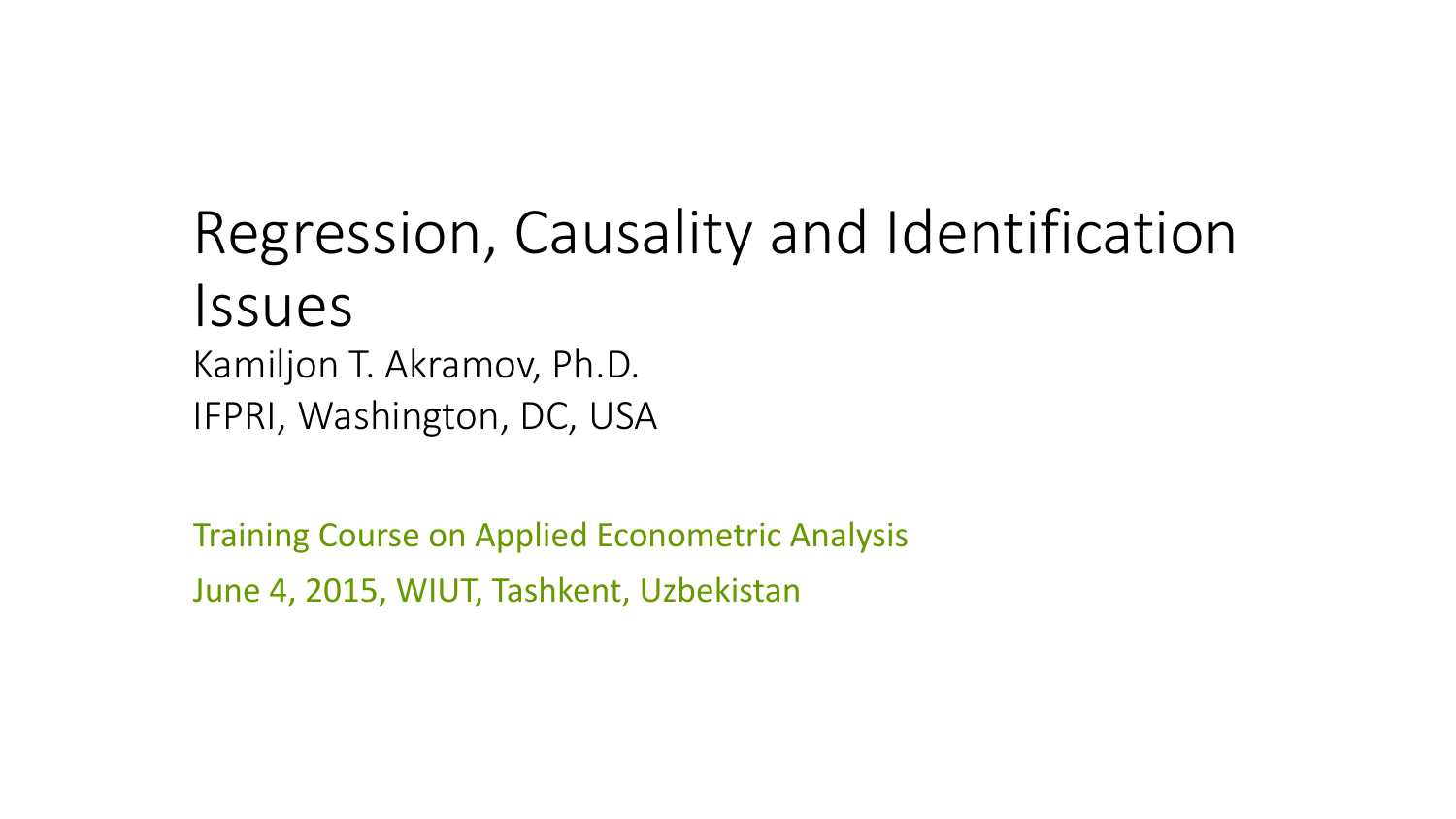# Standard OLS Model: Summary

• Consider a simple regression model

 $Y = \beta_0 + \beta_1 X_1 + \beta_2 X_2 + u$ 

- It is assumed to satisfy the following four conditions
	- The model is linear in the parameters  $\beta$
	- n observations are drawn randomly from populations of interest
	- E(u|X<sub>1</sub>, X<sub>2</sub>)=0, i.e., no endogeniety in the true model
	- No perfect collinearity
- These four assumptions guarantee that the OLS estimates of parameters will be unbiased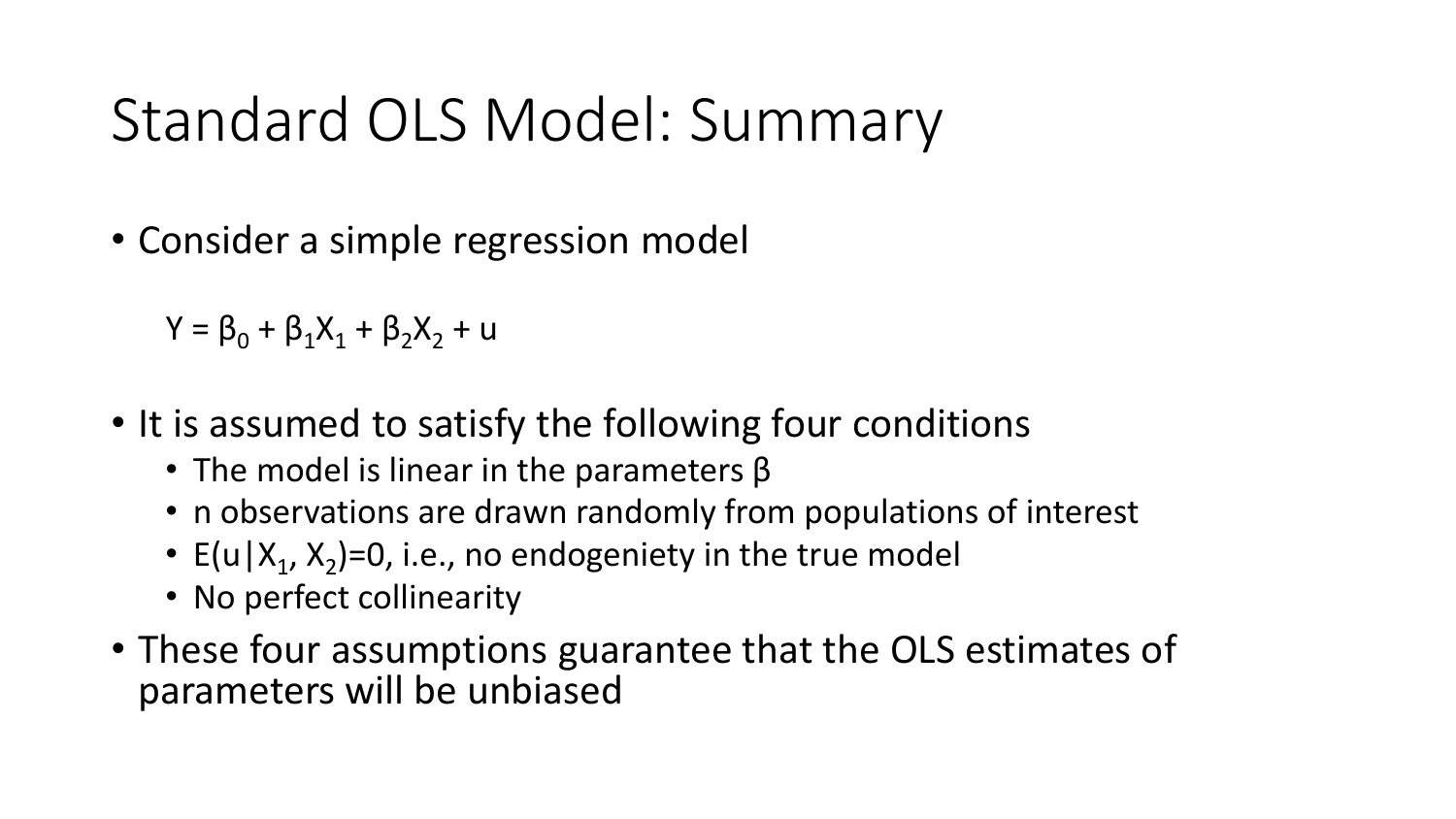# Standard OLS model: Summary (cont.)

- Standard OLS model provides an estimate of the effect on *Y* of arbitrary changes in independent variables (∆*X)*
- It resolves the problem of omitted variable bias, if an omitted variable can be measured and included
- It can handle certain nonlinear relations (effects that vary with the *X*'s)
- Still, standard OLS might yield a *biased* estimator of the true *causal* effect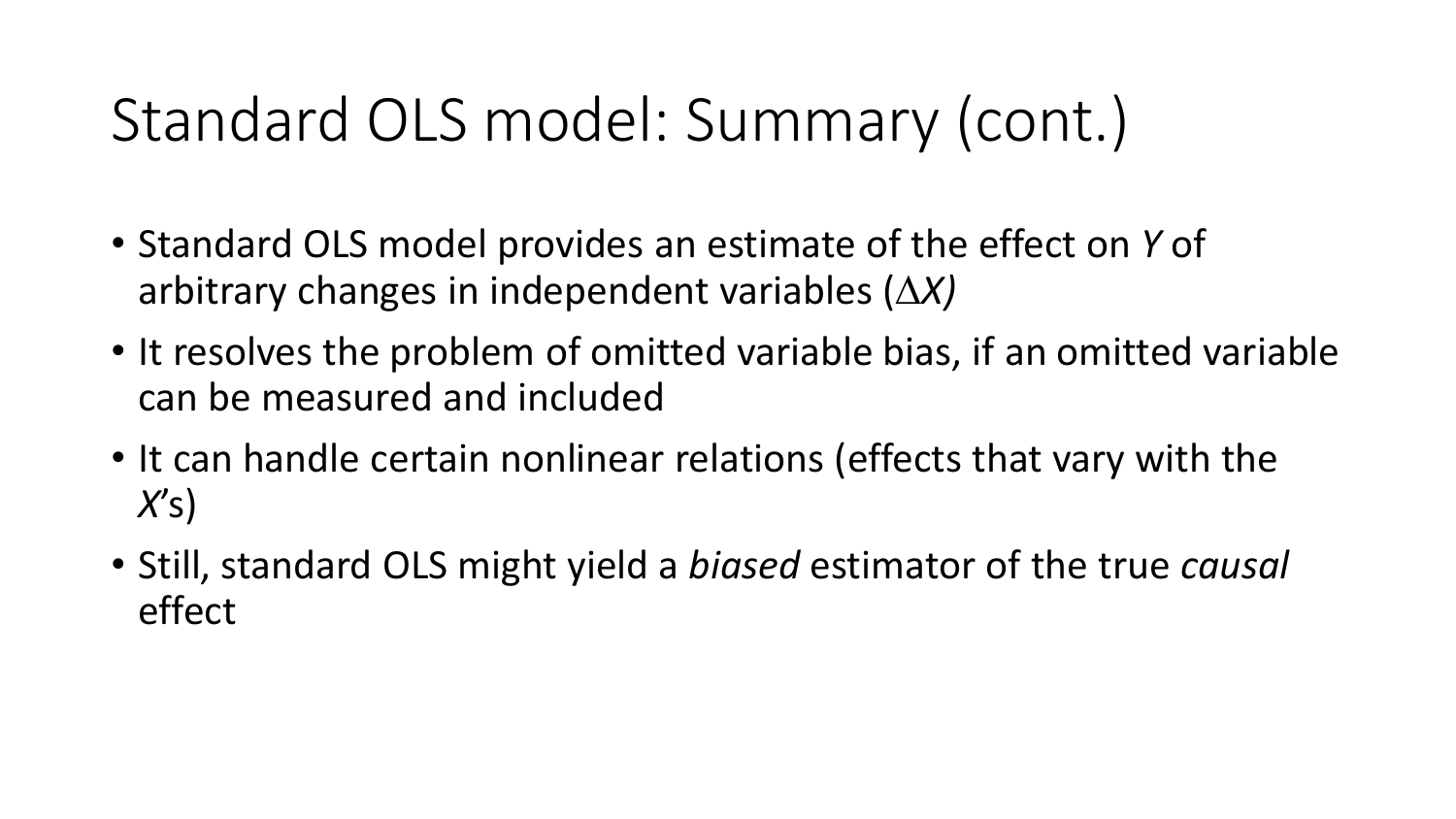#### Motivation

- The most challenging empirical questions in economics involve causal-effect relationships:
	- Will mandatory health insurance really make people healthier?
	- How does an additional year of education change earnings?
	- What is the effect of farm size on agricultural productivity?
	- How does agricultural diversity impact nutritional outcomes?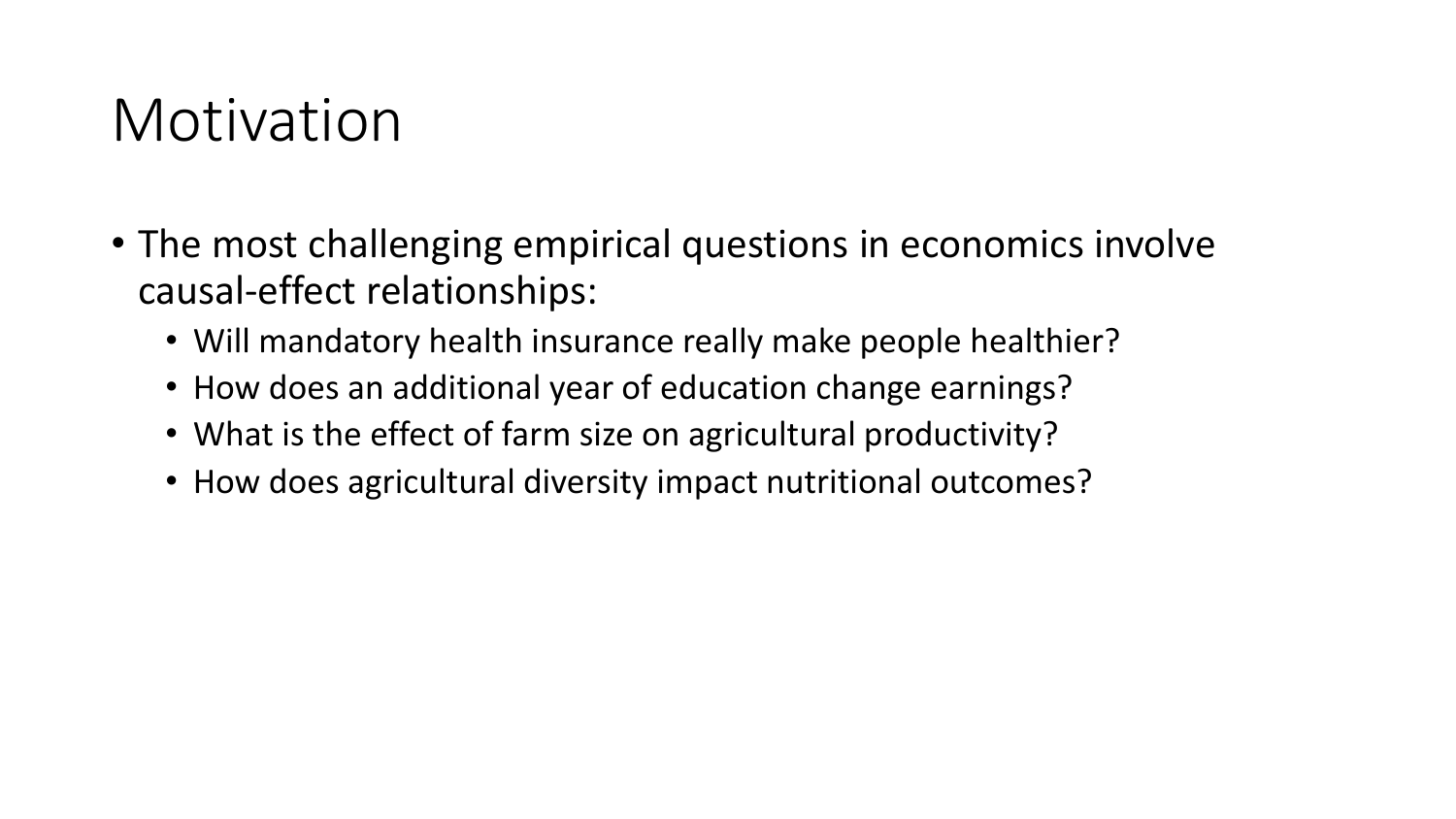# Does Chocolate Consumption enhance cognitive function?



Source: Messerli (2012)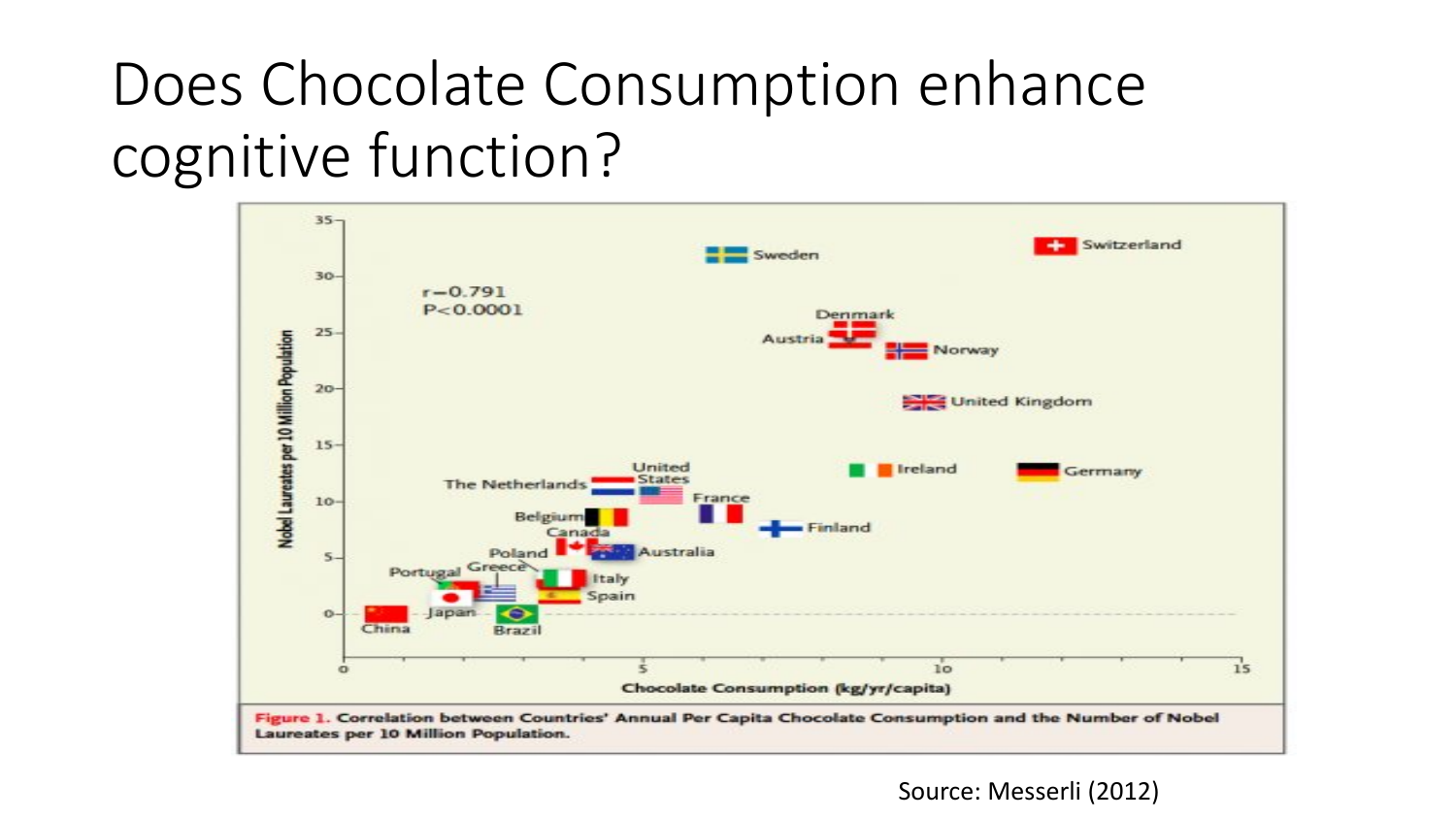# Regression analysis

• "Essentially, all (statistical) models are wrong, but some are useful"

```
George E. P. Box (1987)
```
- All regression (statistical) models are description of real world phenomenon using mathematical concepts, i.e., they are just simplifications of reality
- Regression analysis can be very useful if it is carefully designed
	- In accordance with current good practice guidelines, and
	- A thorough understanding of the limitations of the methods used
- If not, it can be not only inaccurate but also potentially damaging by misleading policymakers, practitioners and public
	- Example 1: impact of hormone replacement therapy on the risk of coronary heart diseases (Hully et al. 1998; <u>[Velickovic](http://www.americanscientist.org/authors/detail/vladica-velickovic)</u> 2015)
	- Example 2: Relationship between levels of government debt and rates of economic growth (Reinhart & Rogoff controversy)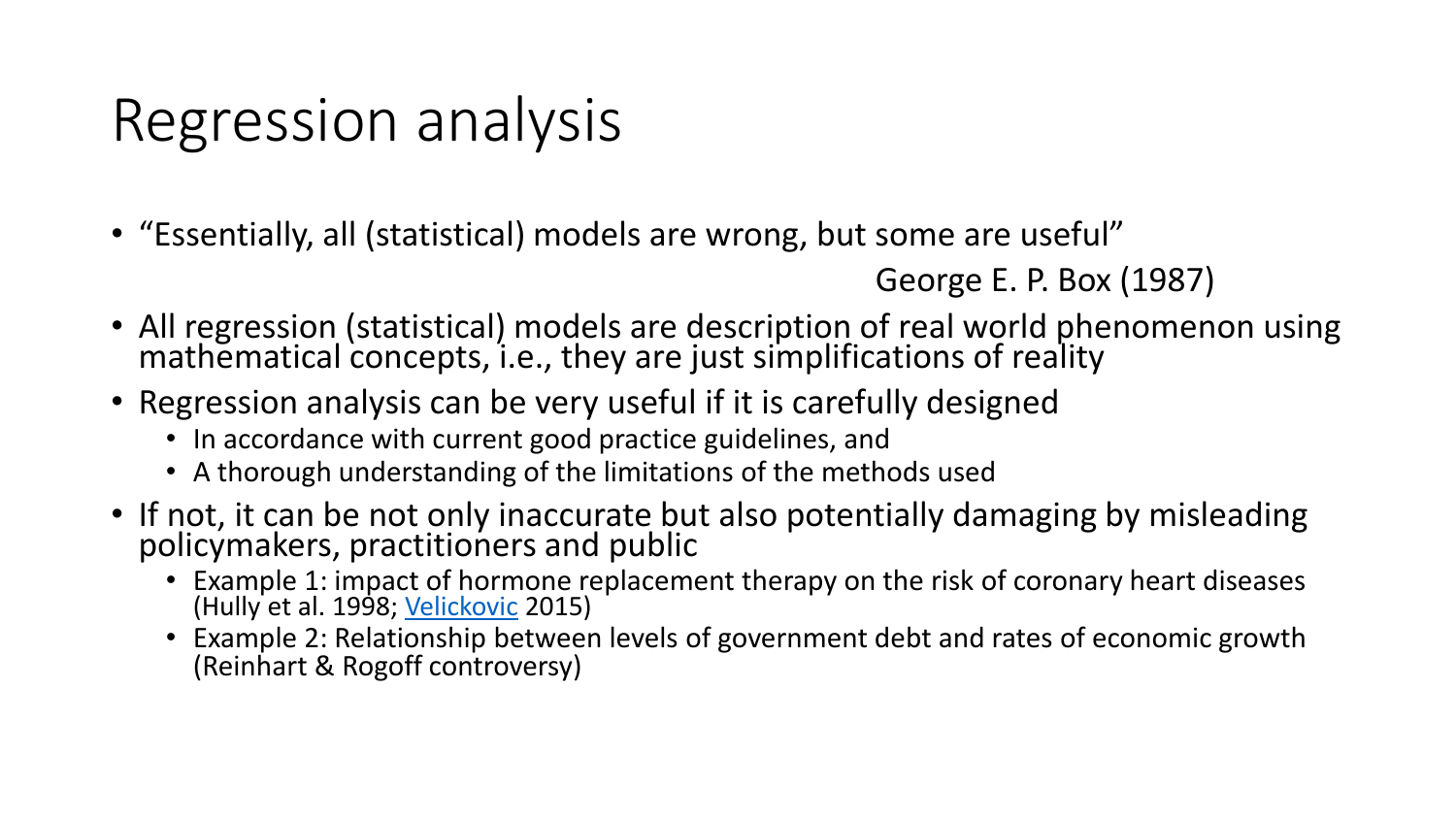#### Regression and causality

- The aim of standard regression analysis is to infer parameters of a distribution from samples drawn of that distribution
- With the help of such parameters, one can:
	- Infer association among variables
	- Estimate the likelihood of past and future events
	- As well as update the likelihood of events in light of new evidence or new measurement
- Causal analysis goes one step further:
	- Its aim is to infer aspects of the data generation process
	- With the help of such aspects, one can deduce not only the likelihood of events under static conditions, but also the dynamics of events under *changing conditions*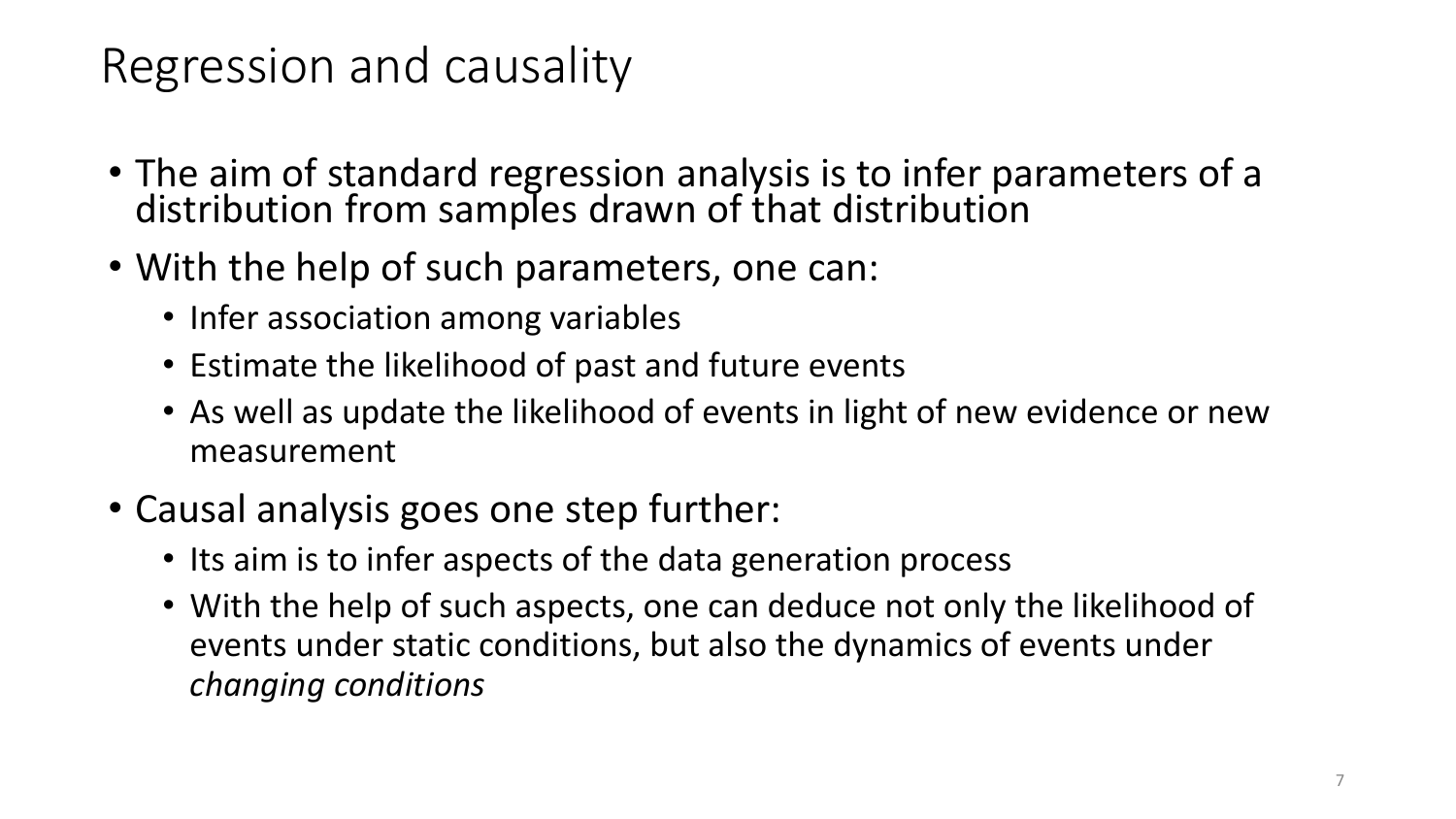### Causal analysis: schooling and earnings

- Causal relationship between schooling and earnings tells us what people would earn, on average, if we could either
	- Change their schooling in a perfectly controlling environment or
	- Change their schooling randomly so that those with different levels of schooling would otherwise comparable
- *Conditional independence assumption (CIA)* requires that we must hold a variety of control variables fixed for causal inferences to be valid
	- Selection on observables
	- Covariates to be fixed are assumed to be known and observed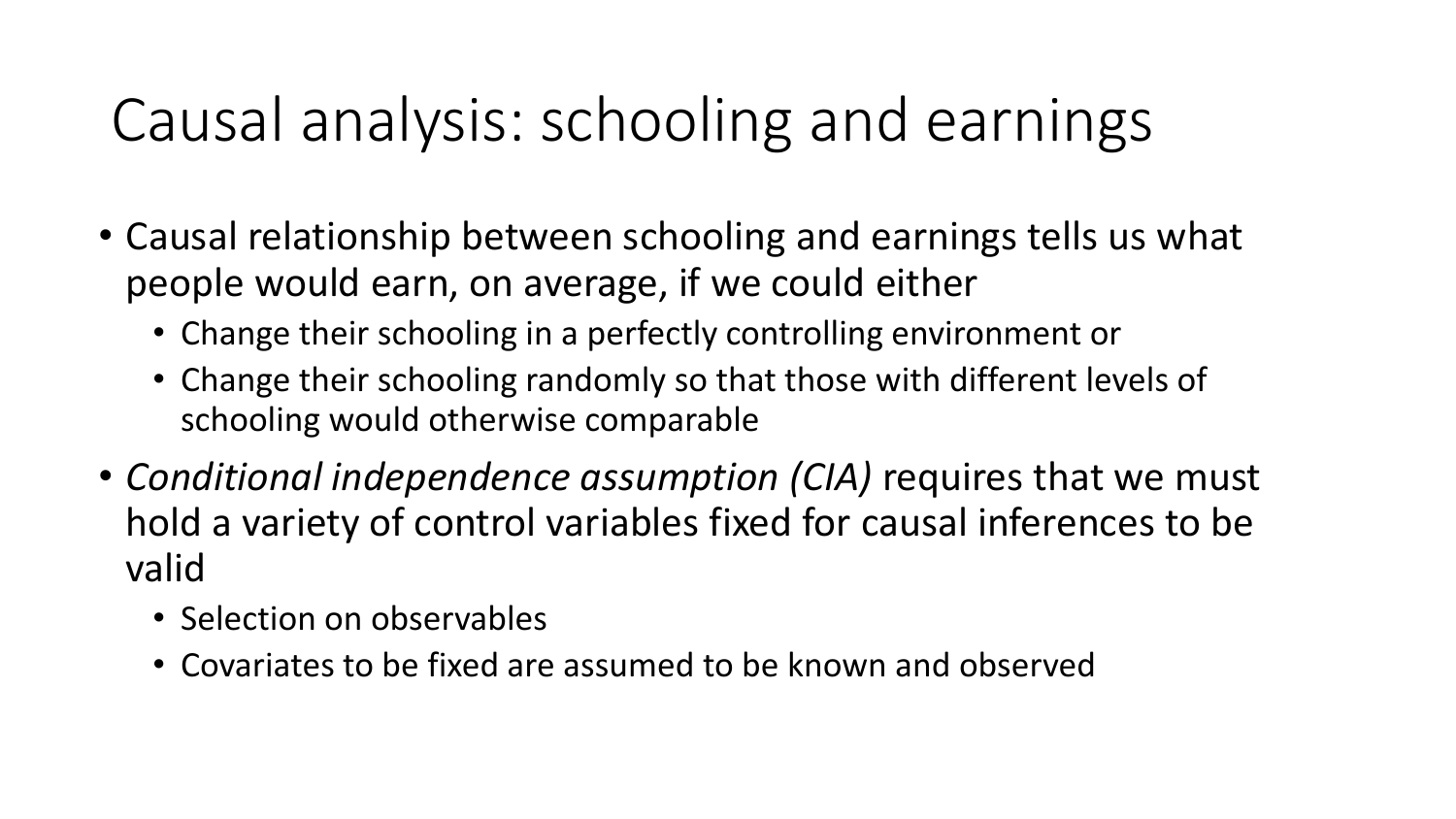### Causal analysis: schooling and earnings

- Assume schooling is a binary decision,  $C_i$
- Two potential earnings variables

$$
Outcome = \begin{cases} Y_{1i} & \text{if } c_i = 1\\ Y_{0i} & \text{if } c_i = 0 \end{cases}
$$

• We would like to know the difference between  $Y_{1i}$  and  $Y_{2i}$ , which is causal effect of schooling on individual  $i$ 

$$
Y_i = Y_{0i} + (Y_{1i} - Y_{0i})c_i
$$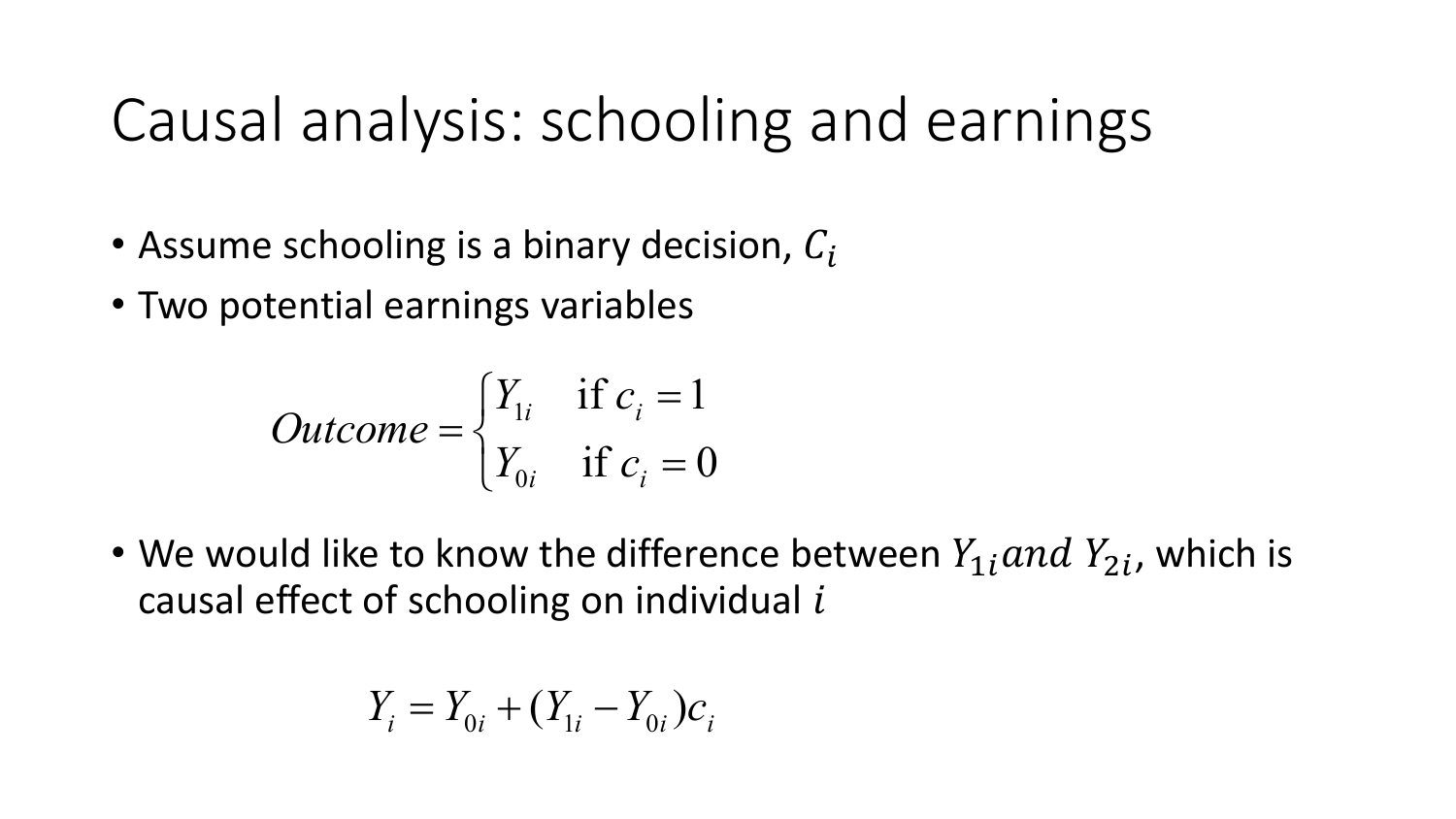### Causal analysis: schooling and earnings

• Comparison of average earning conditional on schooling status is formally linked to the average causal effect, i.e.,

Observed difference=Average treatment effect on treated + Selection bias

$$
E[Y_i | C_i = 1] - E[Y_i | C_i = 0] = E[Y_{1i} - Y_{0i} | C_i = 1]
$$
  
+ 
$$
E[Y_{0i} | C_i = 1] - E[Y_{0i} | C_i = 0]
$$

- If selection bias is positive, the naïve comparison of earnings exaggerates the benefits of schooling
- CIA asserts that conditional on observed characteristics selection bias disappears and comparisons of average earnings across schooling levels have a causal interpretation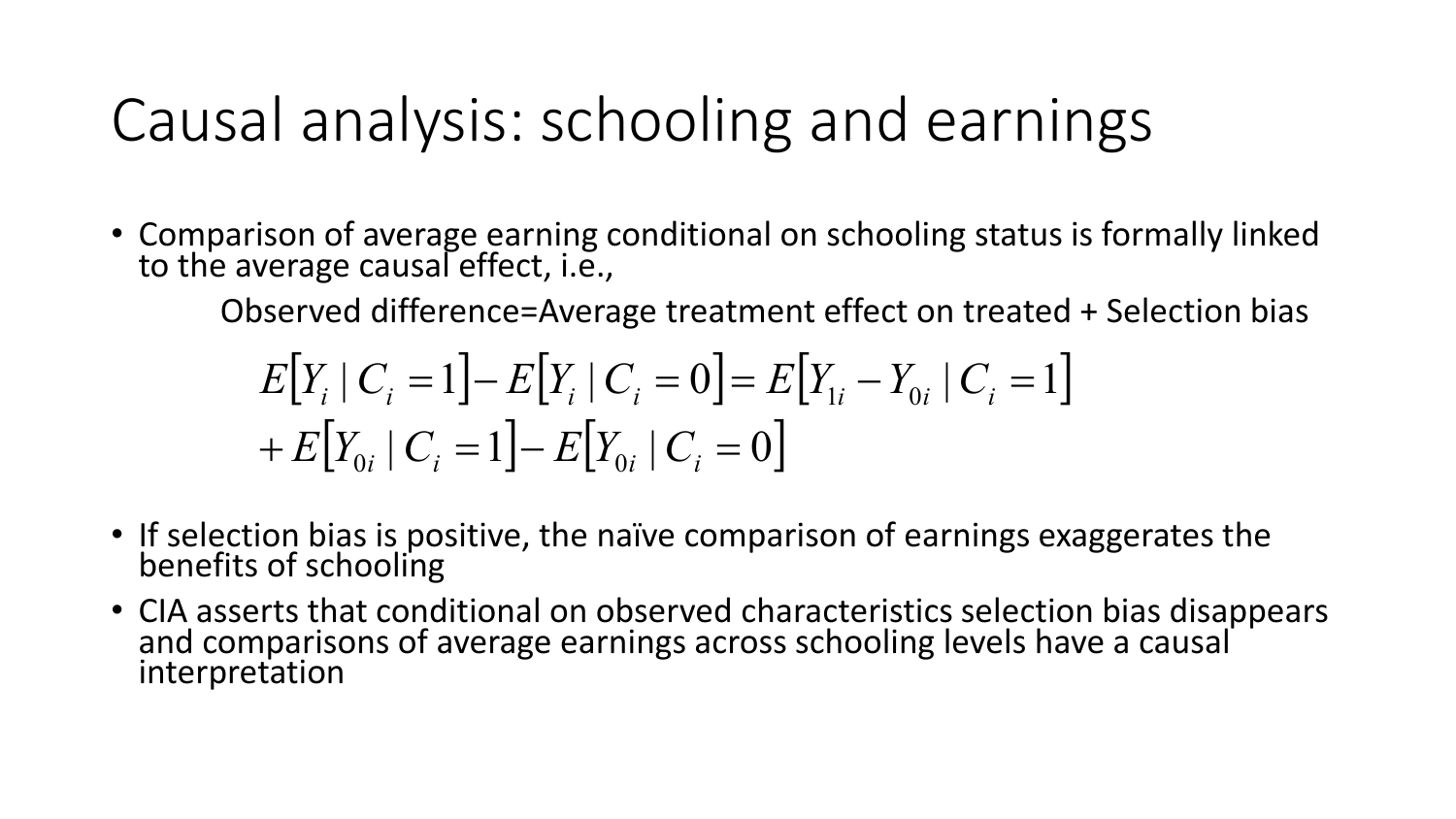### Fundamental problem of causal inference

- It is impossible to observe the value of  $Y_{1i}$  and  $Y_{0i}$  on the same individual and, therefore, it is impossible to directly observe the effect of schooling on earnings
- Another way to express this problem is to say that we cannot infer the effect of schooling because we do not have the *counterfactual* evidence, i.e., what would have happened in the absence of schooling
- Given that the causal effect for a single individual cannot be observed, we aim to identify the **average causal effect** for the entire population or for sub-populations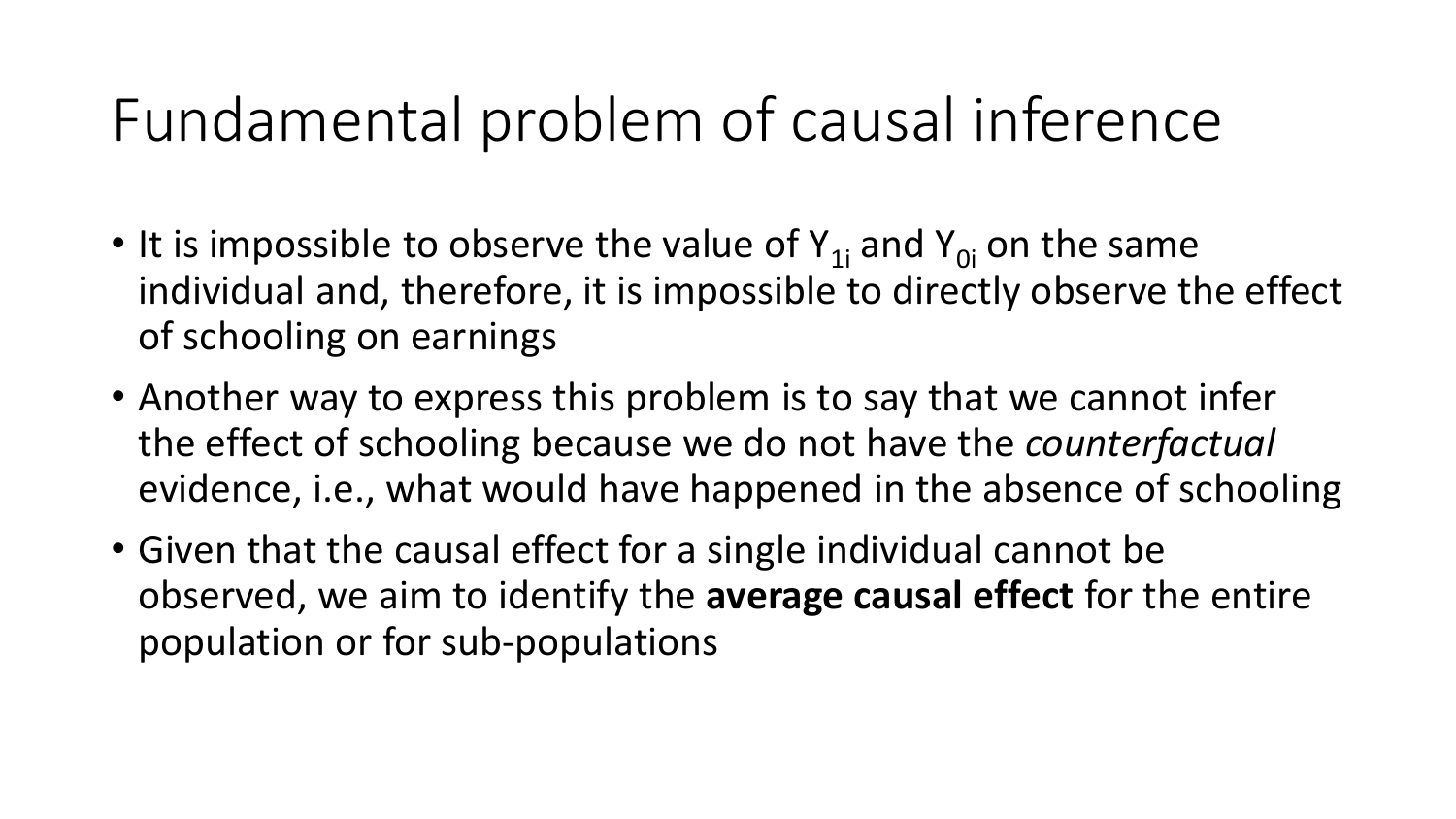Fundamental problem of causal inference: solution

- The econometric solution replaces the impossible-to-observe causal effect of treatment on a specific unit with the possible-to-estimate *average causal effect* of treatment over a population of units
- Although  $E(Y_{1i})$  and  $E(Y_{0i})$  cannot both be calculated, they can be estimated.
- Most econometrics methods attempt to construct from observational data consistent estimates of

$$
\overline{Y}_{1i}
$$
 and  $\overline{Y}_{0i}$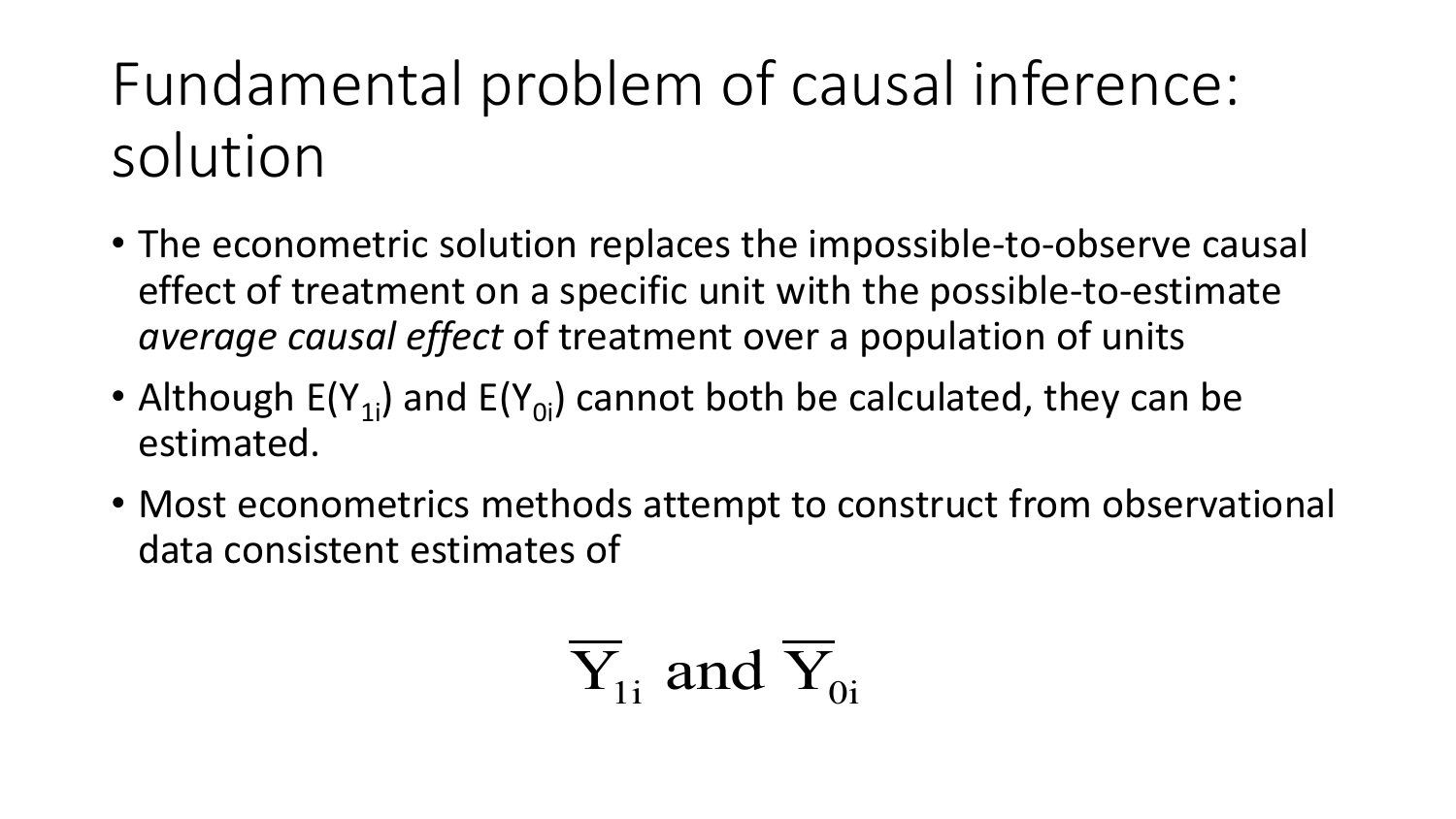### Causal analysis: additional issues

- In most circumstances, there is simply no information available on how those in the control group would have reacted if they had received the treatment instead
- This is the basis for an important insight into another potential biase of standard regression analysis – treatment heterogeneity
- Thus, two sources of biases need to be eliminated from estimates of causal effects from observational studies
	- 1. Selection Bias: Baseline difference
	- 2. Treatment Heterogeneity
- Most of the methods available only deal with selection bias, simply assuming that the treatment effect is constant in the population or by redefining the parameter of interest in the population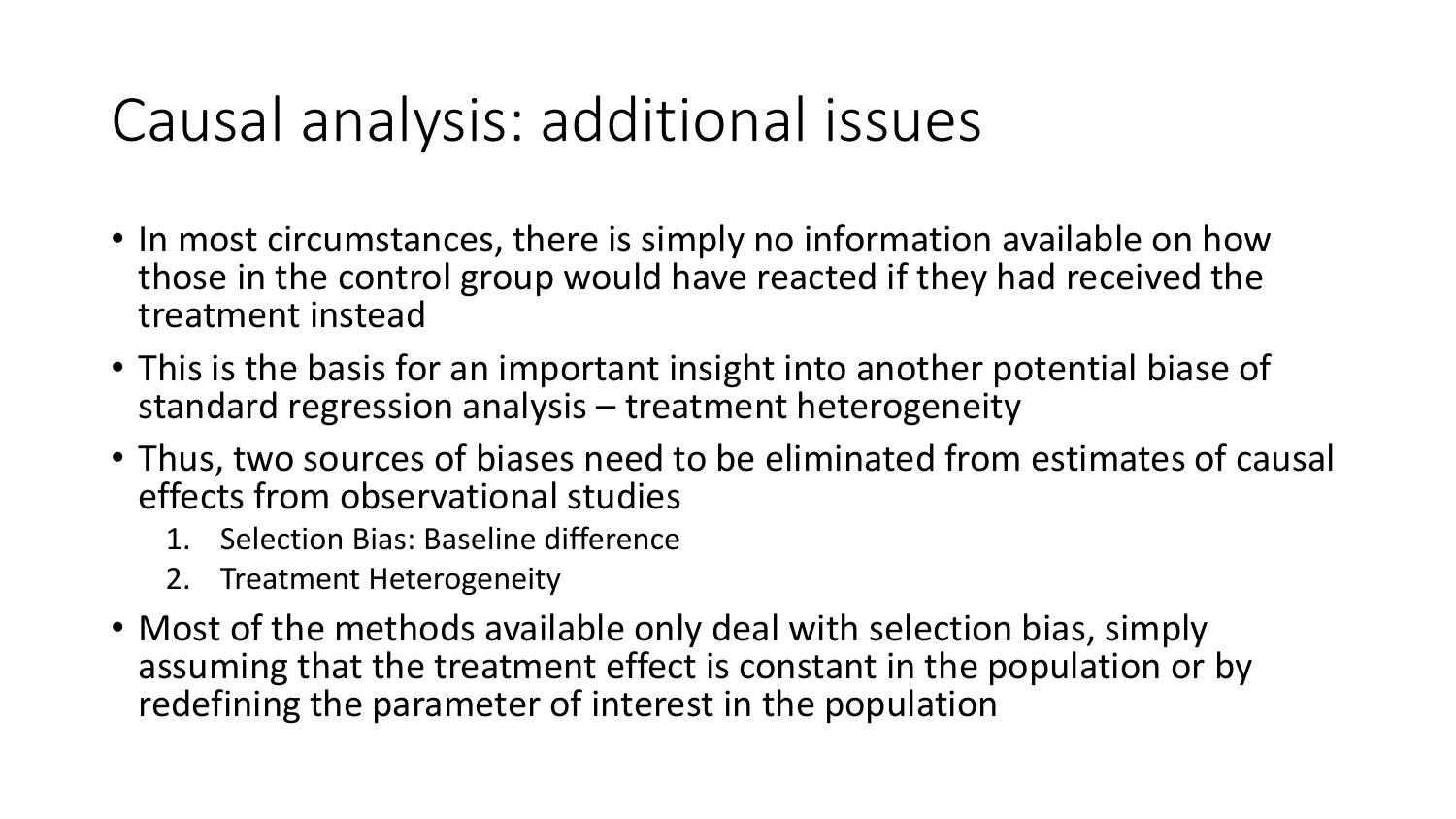#### Macro example

- What explains income differences across countries?
- Hypothesis: the quality of institutions explains the variation in per capita income across countries
- How would you establish causal link between institutions and income?
- Higher levels of economic development may cause higher levels of institutional quality
- Unobserved variable may jointly determine both high levels of institutional quality and high levels of income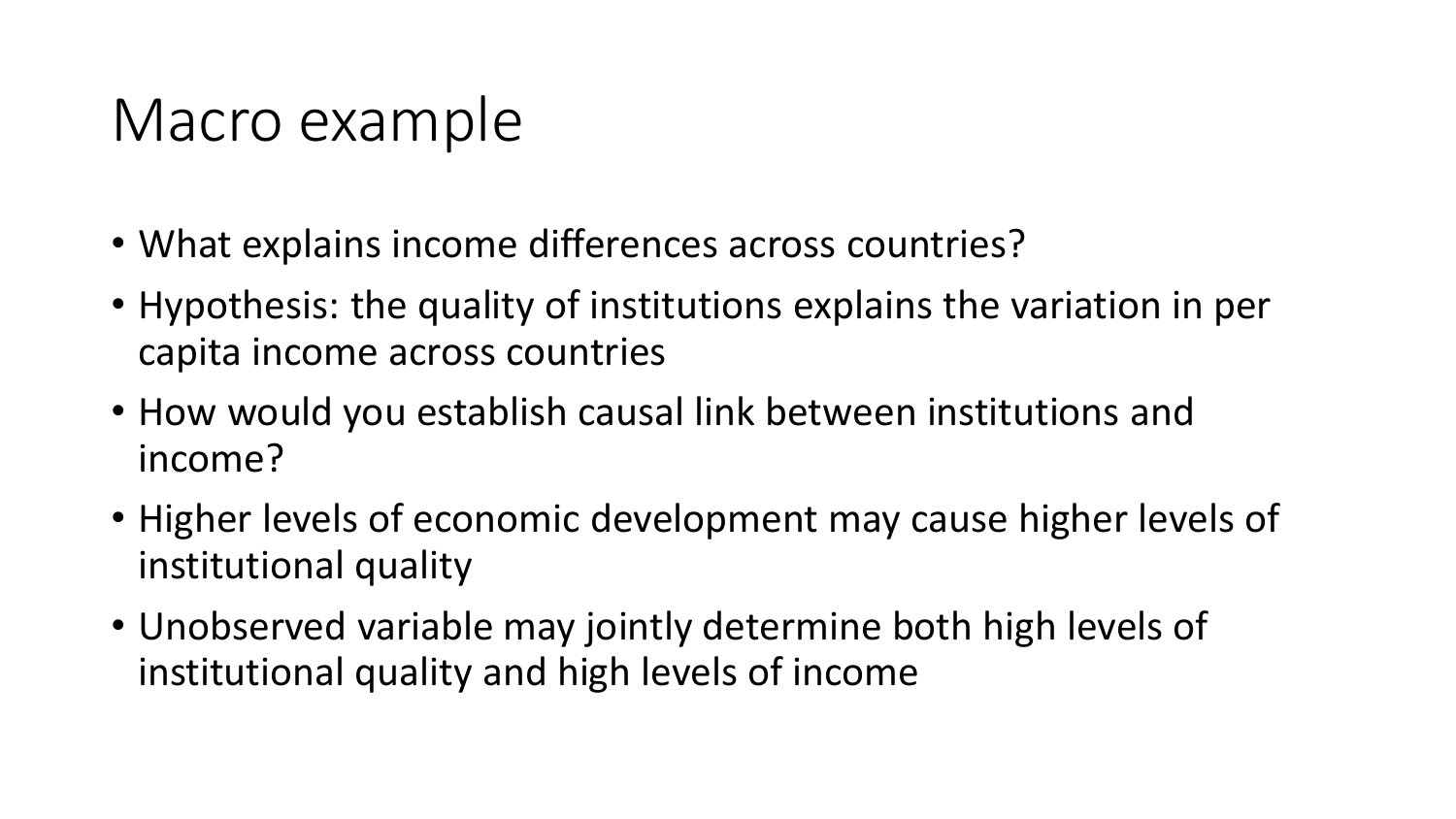### Internal Validity

- Recall our definition of internal validity:
	- An econometric analysis is internally valid if the statistical inferences about causal effects are valid for the population being studied
- We know that internal validity hinges on two things:
	- The estimator of the causal effect should be consistent (unbiased would be nice too, but it's not always feasible)
	- Hypothesis tests should have the desired significance level (i.e. you should be using the correct standard errors)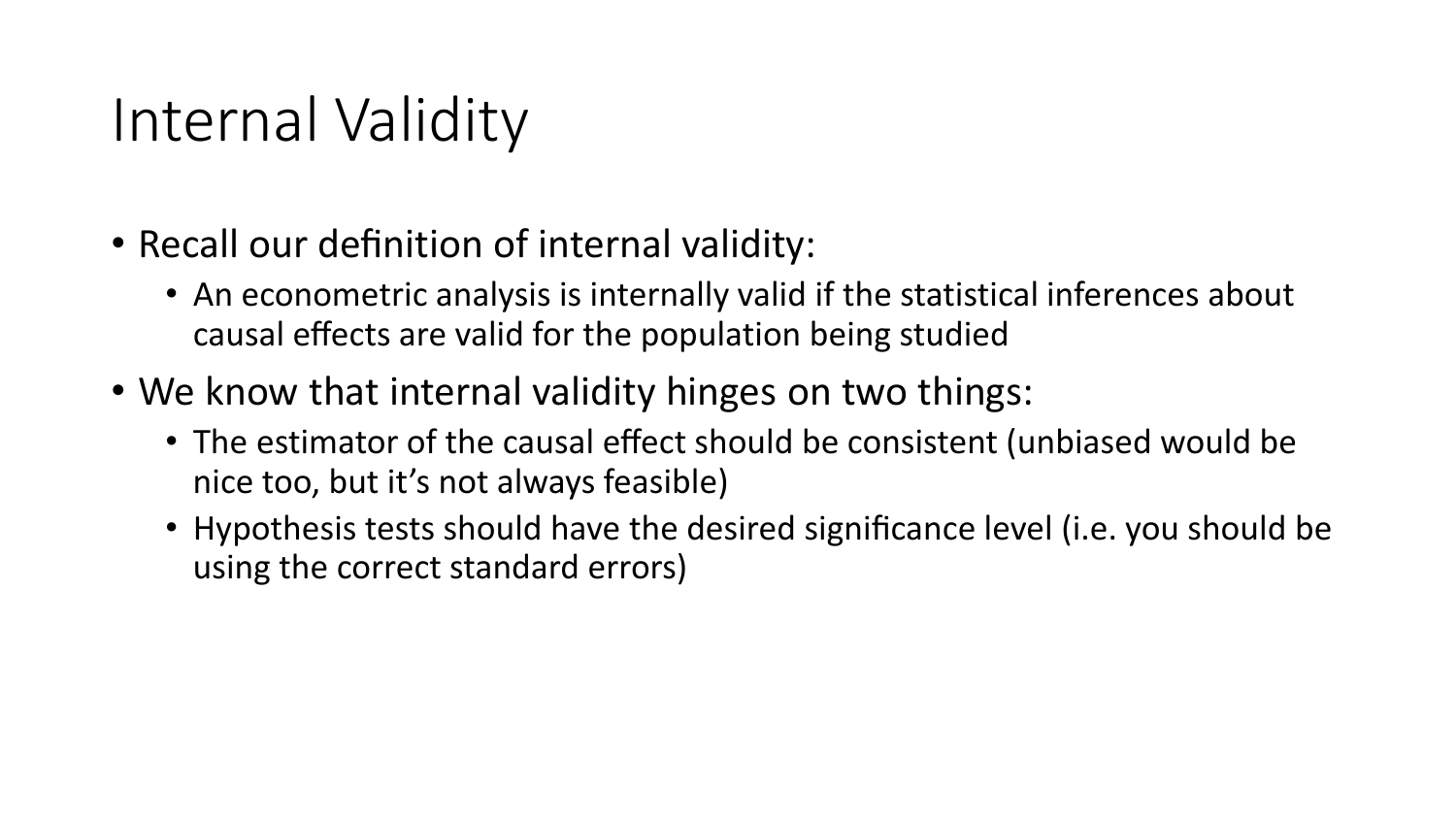### Threats to Internal Validity

- Omitted variable bias
- Model misspecification or wrong functional form
- Measurement error
- Selection bias
- Simultaneous causality bias
- All of these imply that  $E(u_i|X_1,X_2) \neq 0$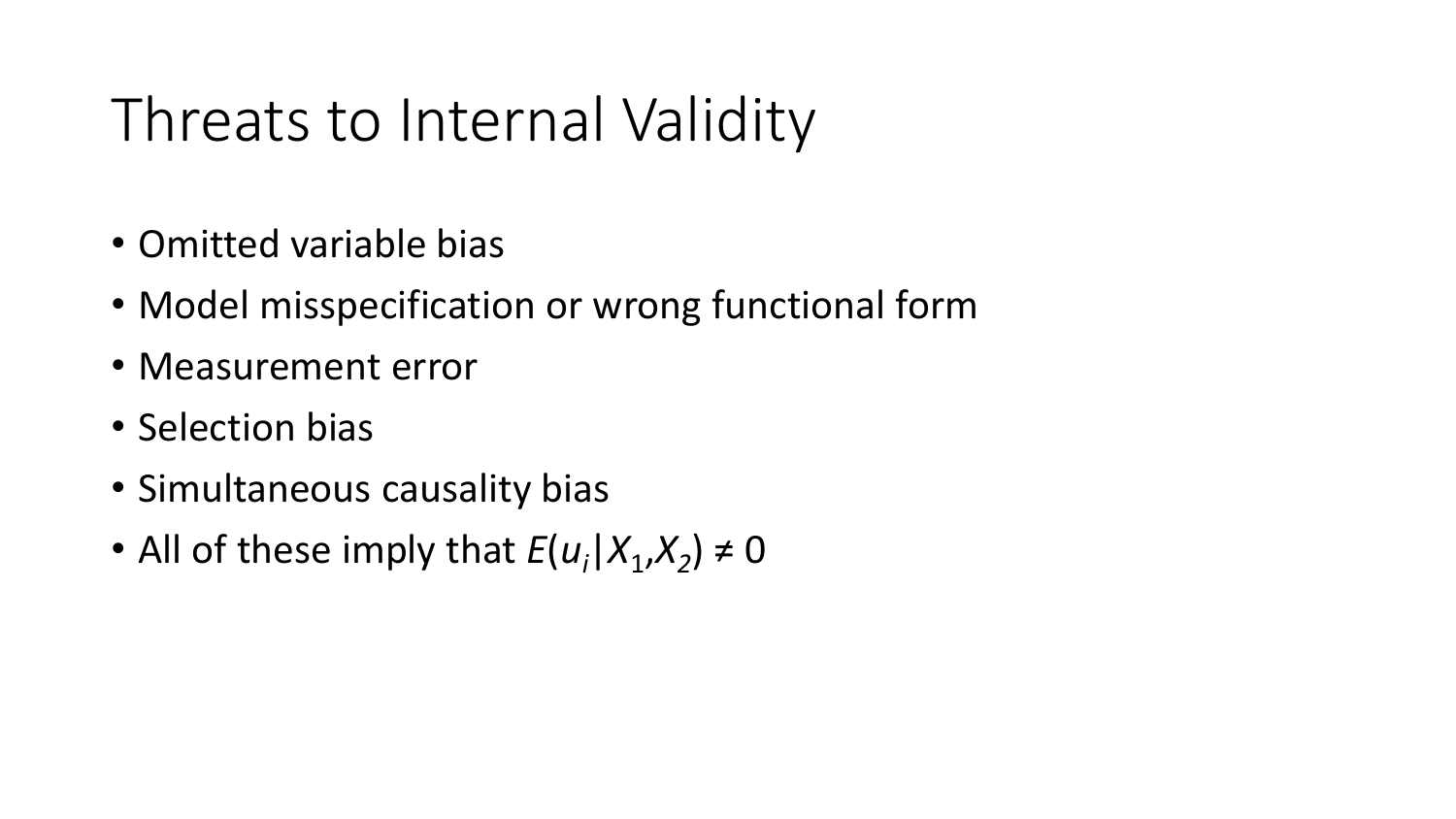### Omitted Variable Bias

- The bias in the OLS estimator that occurs as a result of an omitted factor is called omitted variable bias
- For omitted variable bias to occur, the omitted factor "Z" must be:
	- a determinant of Y; and
	- correlated with the regressor X but unobserved, so cannot be included in the regression
- Both conditions must hold for the omission of Z to result in omitted variable bias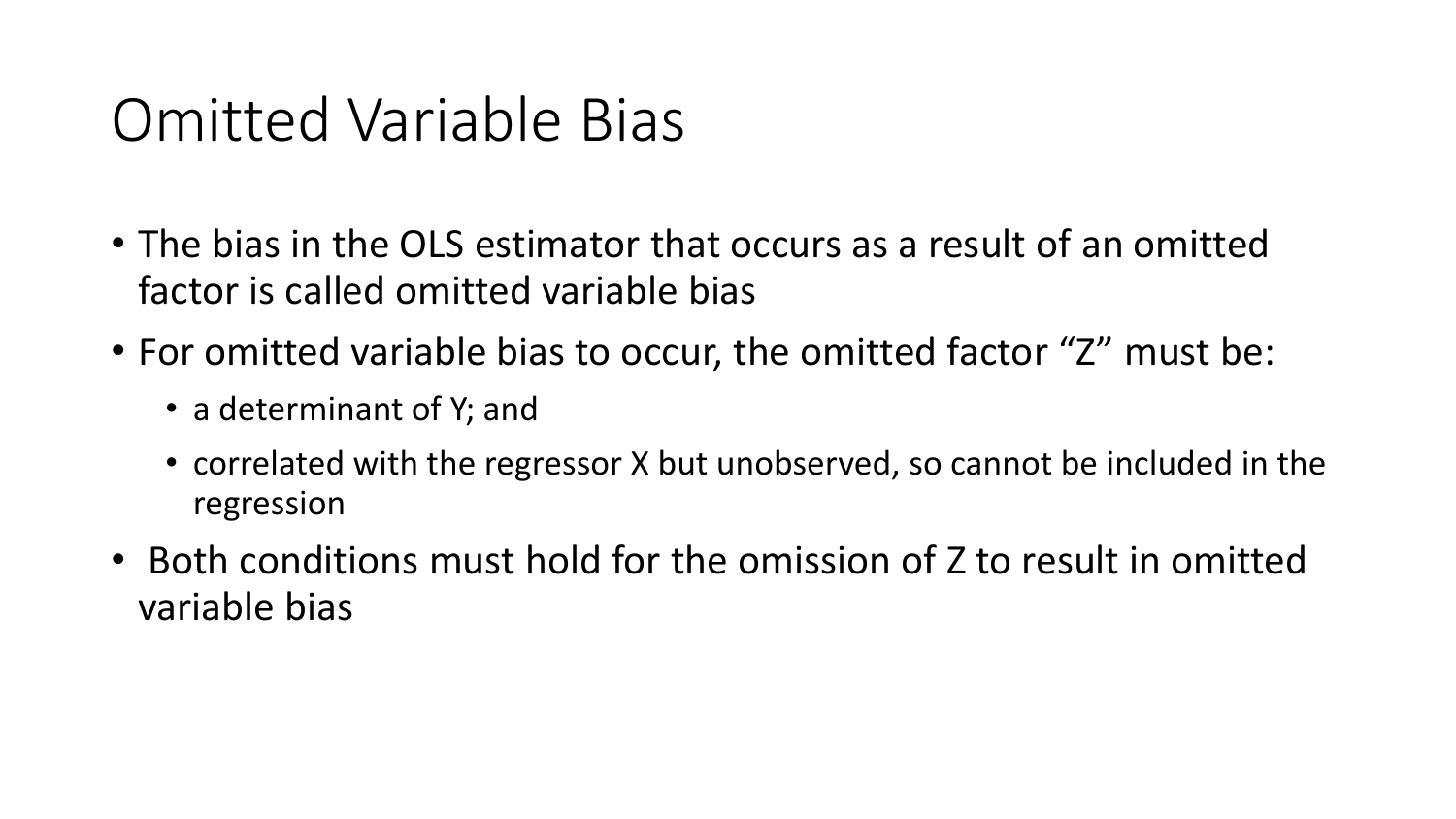### Omitted Variable Bias Formula

• Regression of wages on schooling

 $Y_i = \alpha + \rho S_i + \gamma A_i + e_i$ 

where  $\alpha$ ,  $\rho$ , and  $\gamma$  are population regression coefficients and  $e_i$  is a regression residual that is uncorrelated with all regressor

- What are the consequences of leaving ability out of regression?
- OVB formula

$$
\frac{Cov(Y_i, S_i)}{V(S_i)} = \rho + \gamma \delta_{AS}
$$

Where  $\delta_{AS}$  is the vector of coefficients from regressions of the elements of  $A_i$  and  $S_i$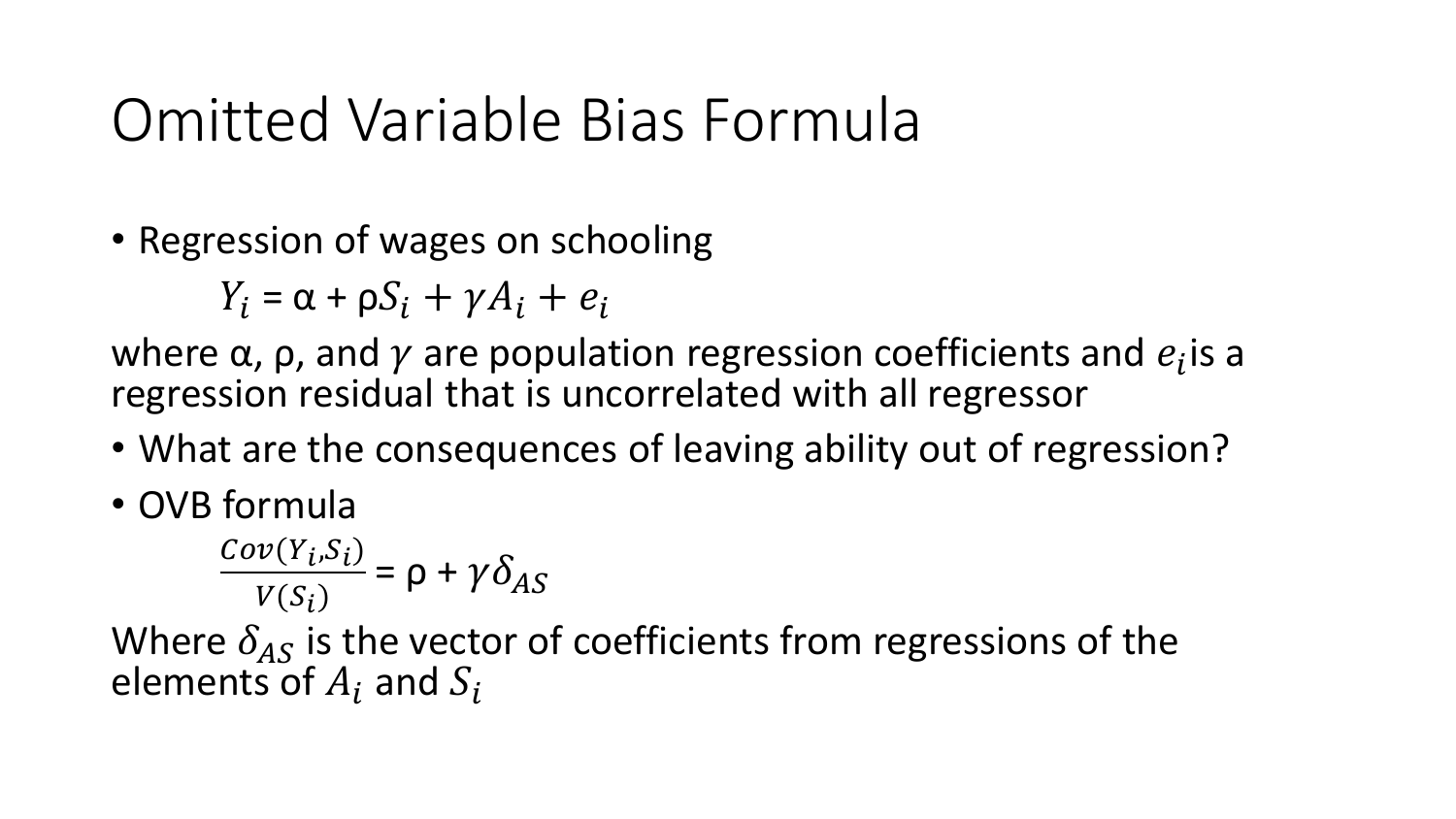# Potential Solutions to Omitted Variable Bias

- If the variable can be measured and observed, include it as a regressor in multiple regression
	- But be careful about bad control variables
- Possibly, use panel data in which each entity (individual) is observed more than once
	- Fixed effects to control for unobserved heterogeneity
- If the variable cannot be measured, use instrumental variables regression
- Run a randomized controlled experiment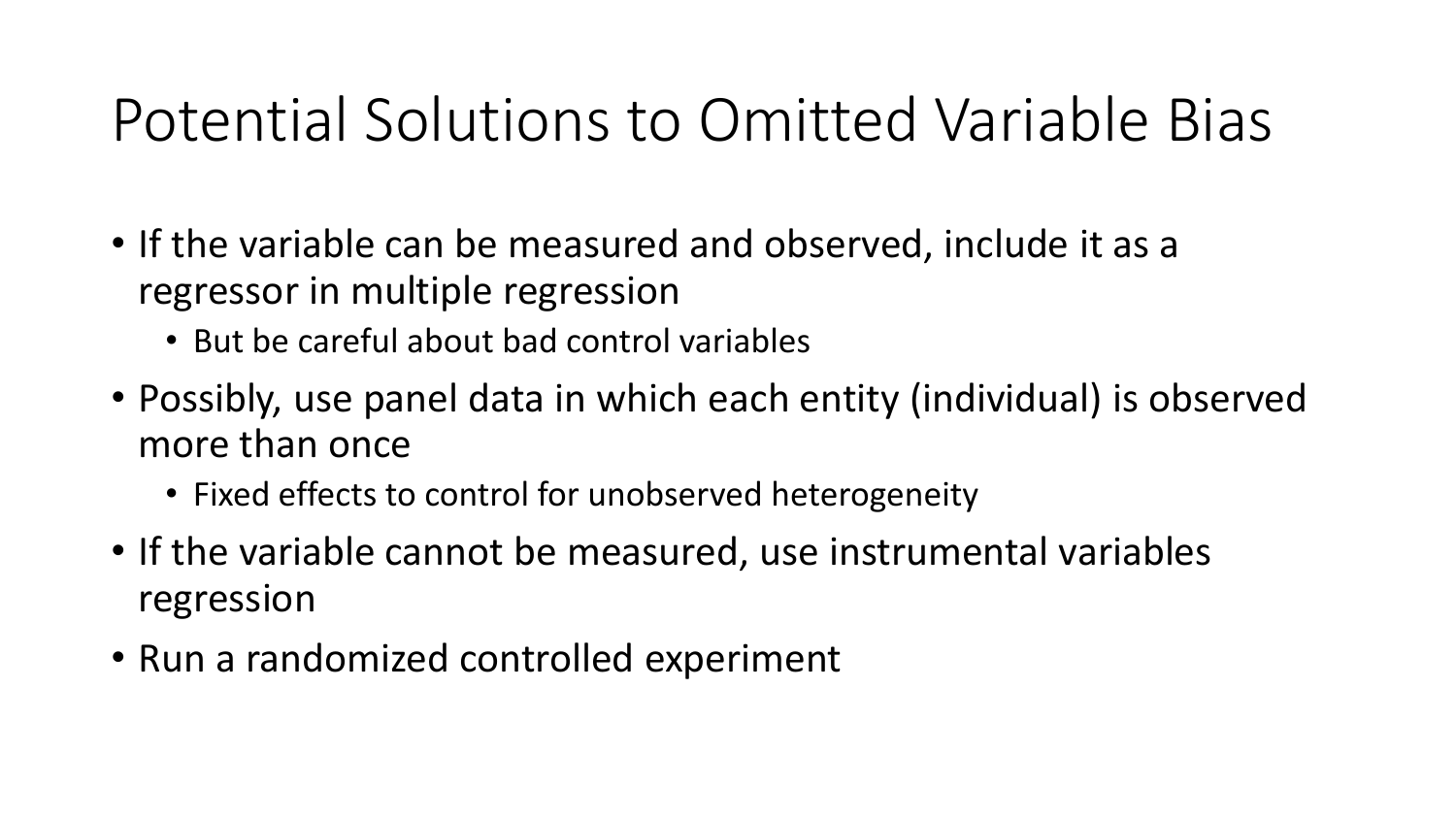# OVB Example: estimates of the returns to education for men in the NLSY

| <b>Controls</b> | (1)              | (2)              | (3)                                                                                                                                                    | (4)                                 | (5)                                     |
|-----------------|------------------|------------------|--------------------------------------------------------------------------------------------------------------------------------------------------------|-------------------------------------|-----------------------------------------|
|                 | <b>None</b>      | Age dummies      | Col. $(2)$ and<br>additional<br>control variables<br>(mother's and<br>father's years of<br>schooling, and<br>dummies for<br>race and census<br>region) | Col. $(4)$ and<br><b>AFQT</b> score | Col. $(4)$ and<br>occupation<br>dummies |
|                 | 0.132<br>(0.007) | 0.131<br>(0.007) | 0.114<br>(0.007)                                                                                                                                       | 0.087<br>(0.009)                    | 0.066<br>(0.010)                        |

Table reports the coefficient on years of schooling in a regression of log wages on years of schooling and the indicated controls. Source: Angrist and Pischke (2009).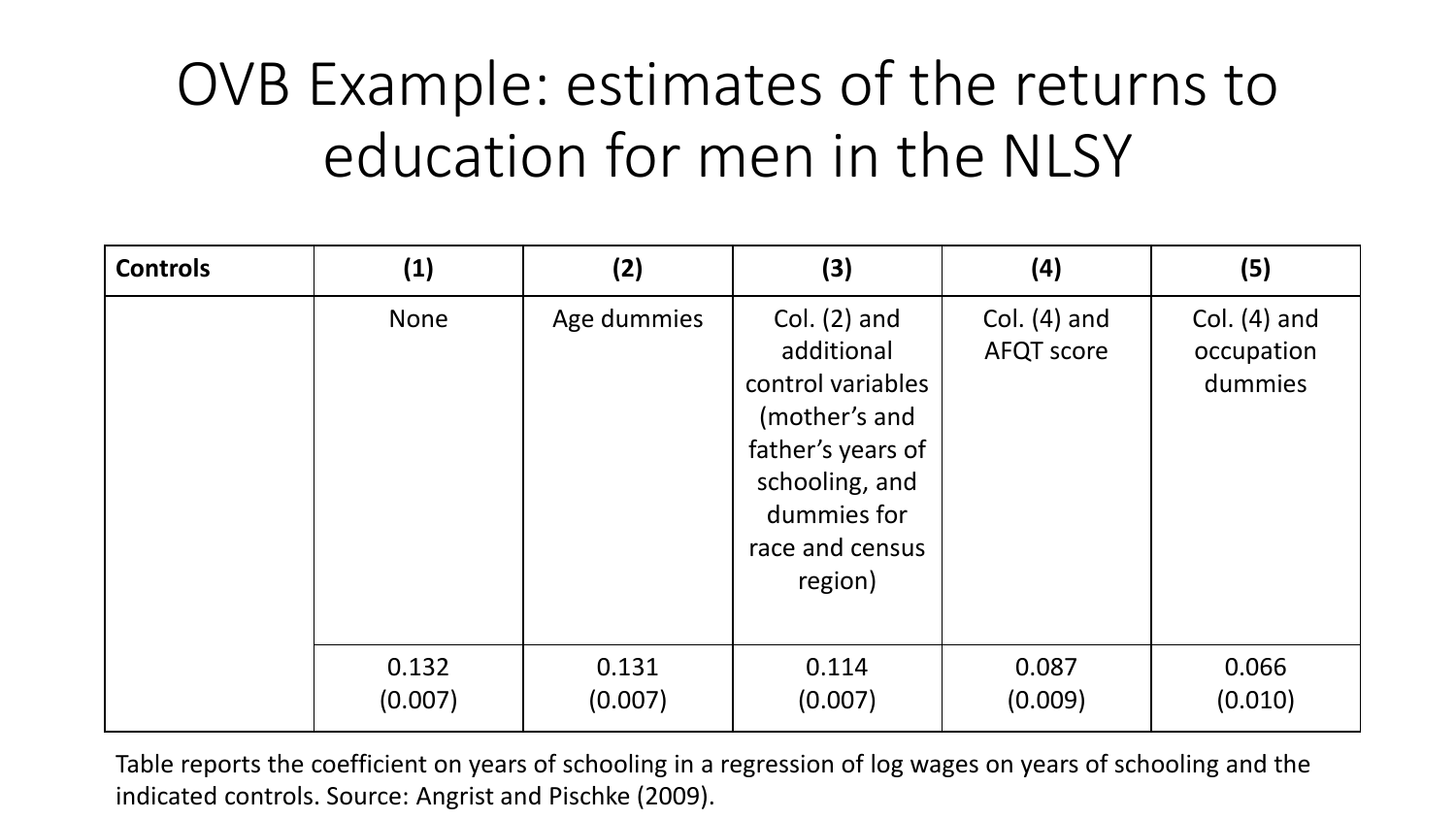# Misspecification or Wrong Functional Form

- Arises if the functional form is incorrect
	- If an interaction term is incorrectly omitted, then inferences on causal effects will be biased
	- Variable transformations (logarithms)
	- Discrete dependent variables
- For example, the effect of dietary diversity on nutritional outcomes may depend on children's age
- Other examples?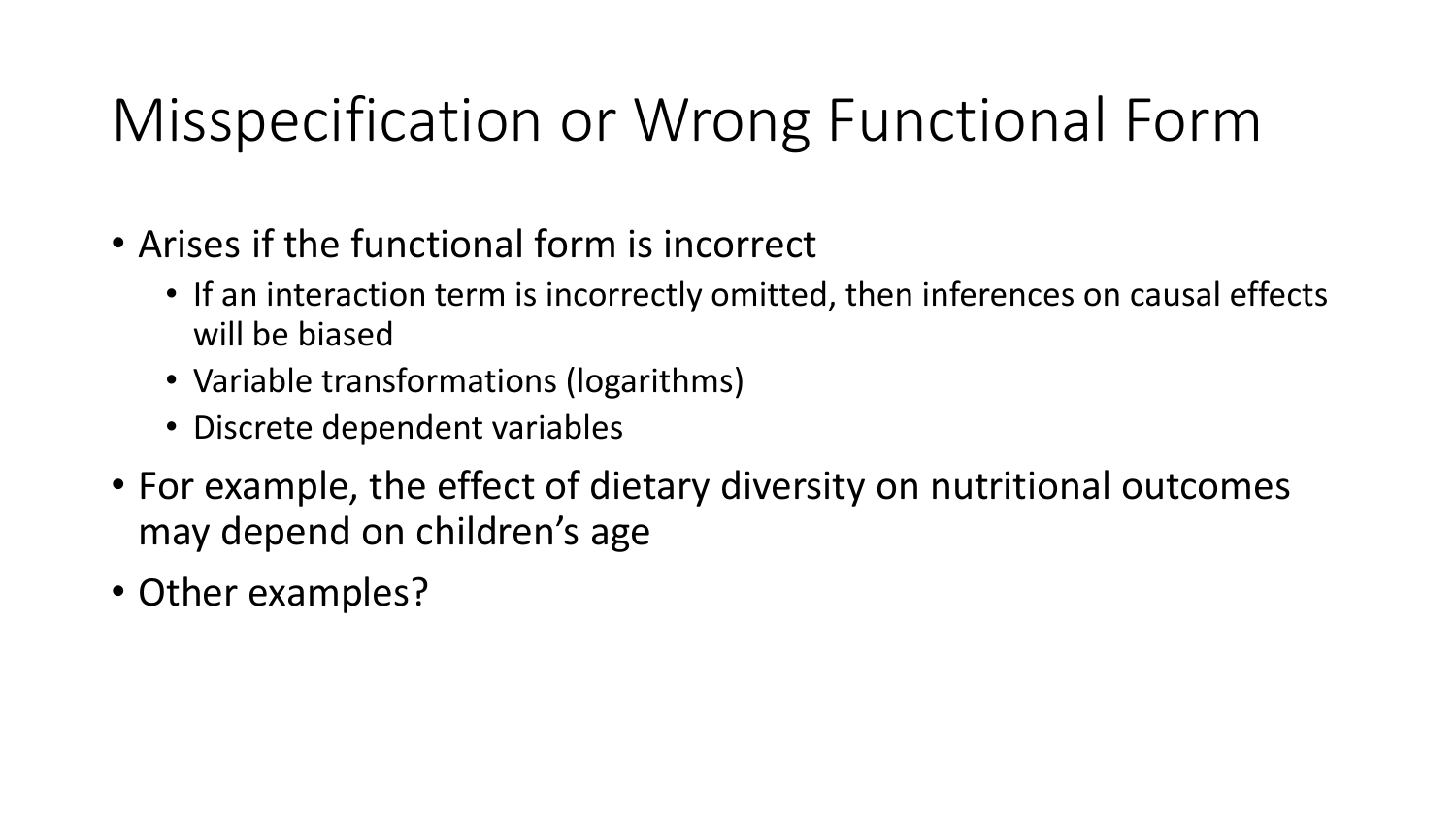#### Measurement Error

- In reality, economic data often have measurement error
	- Data entry errors in administrative data
	- Recollection errors in surveys
		- when did you start your current job?
	- Ambiguous questions problems
		- what was your income last year?
- Intentionally false response problems with surveys
	- What is the current value of your financial assets?
	- How often do you drink and drive?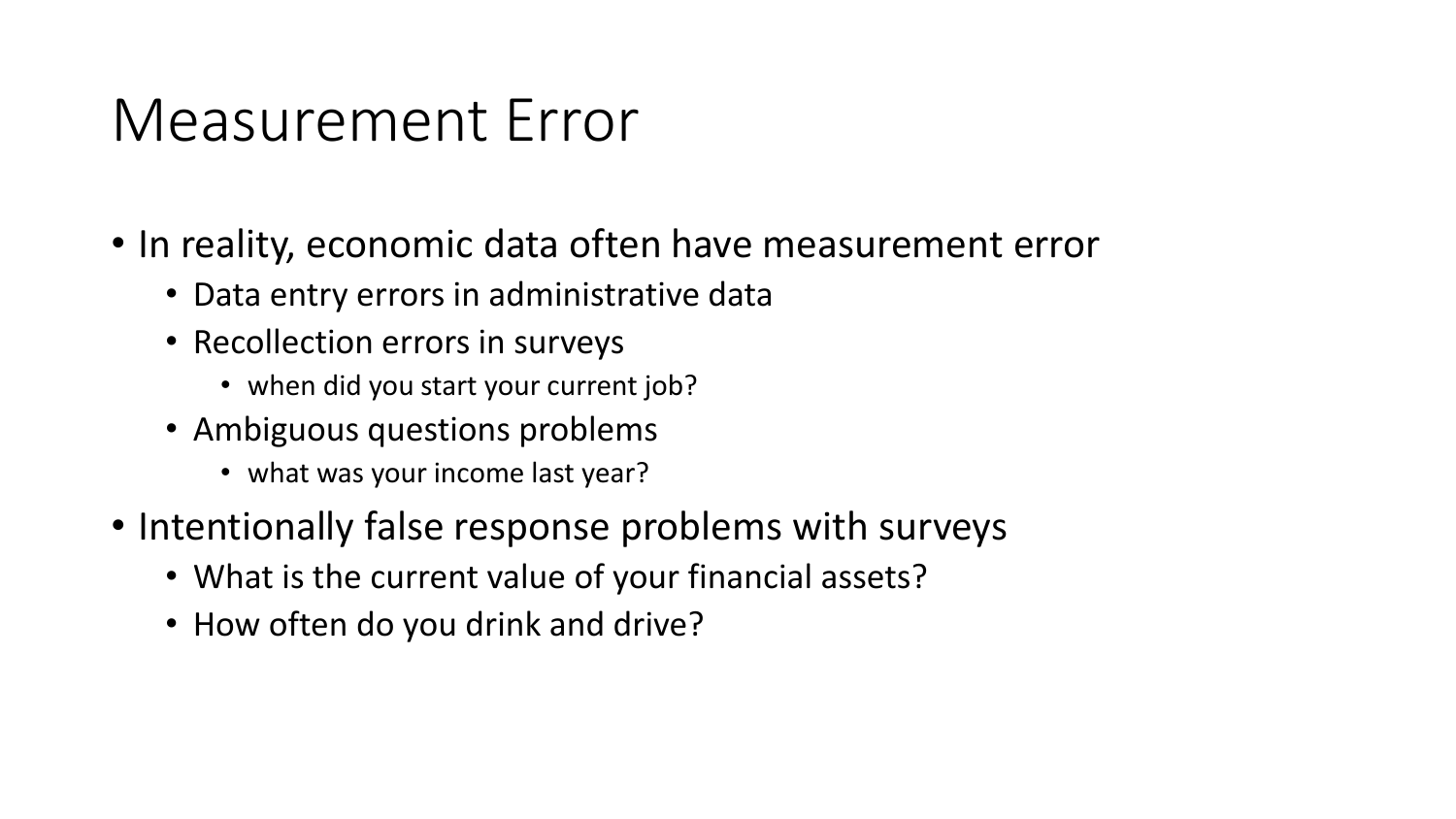### Measurement Error (cont.)

- If  $X_i$  is measured with error, it is in general correlated with the error term, so estimated parameter  $(\hat{\beta})$  is biased and inconsistent
- Potential solutions
	- Obtain better data
	- Develop a specific model of the measurement error process
	- Use IV approach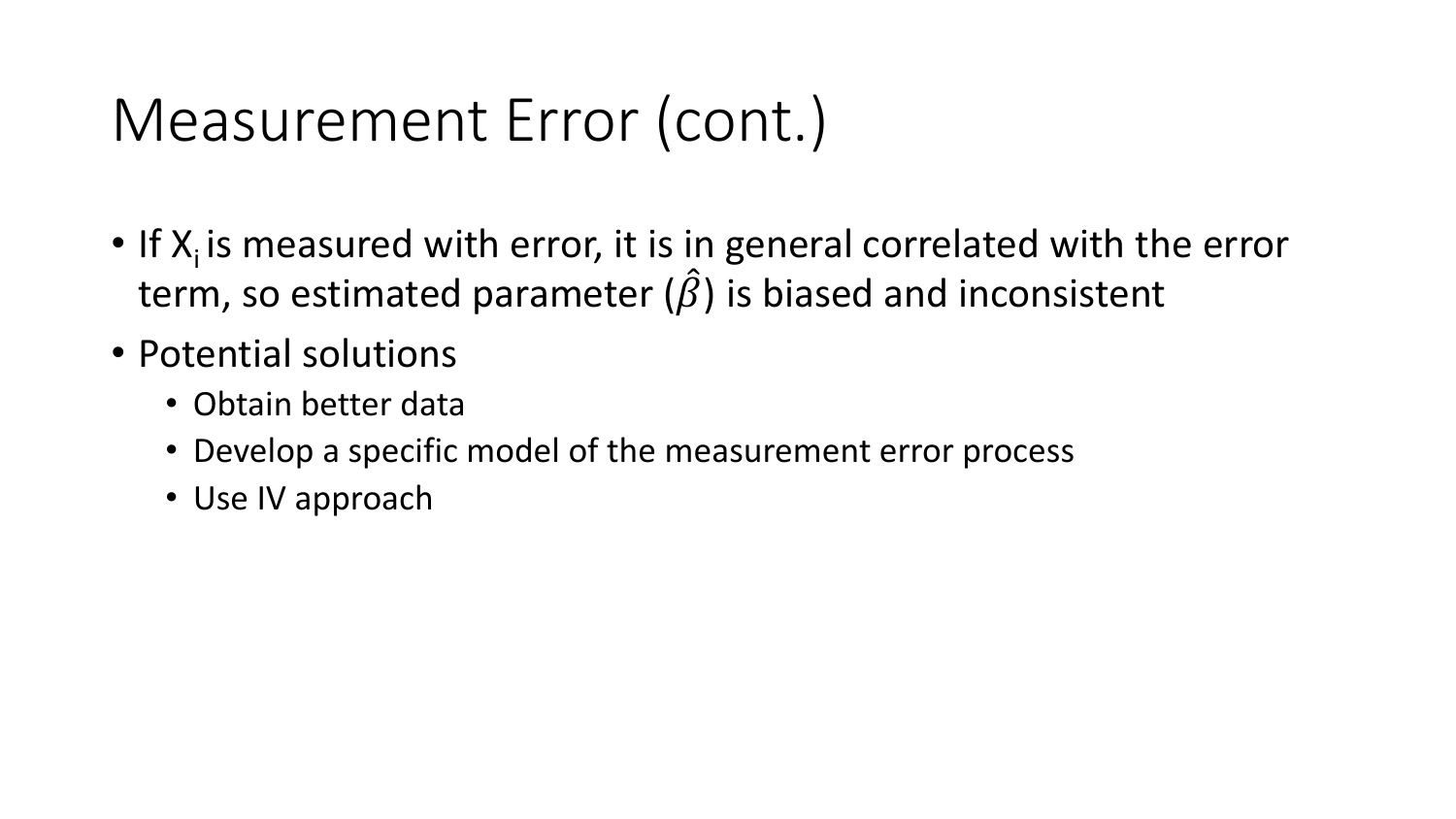### Sample selection bias

- Standard OLS assumes that the data is collected through simple random sampling of the population
- However in some cases, simple random sampling is thwarted because the sample, in effect, "selects itself"
- *Sample selection bias* arises when a selection process
	- Influences the availability of data and
	- That process is related to the dependent variable
- Correlation between the independent variable and other variables that are correlated with the outcome of interest render selection into the "Treatment group" non-random
- Instead, assignment to the treatment group is a function of some other factor and, more importantly, that other factor may be correlated with an outcome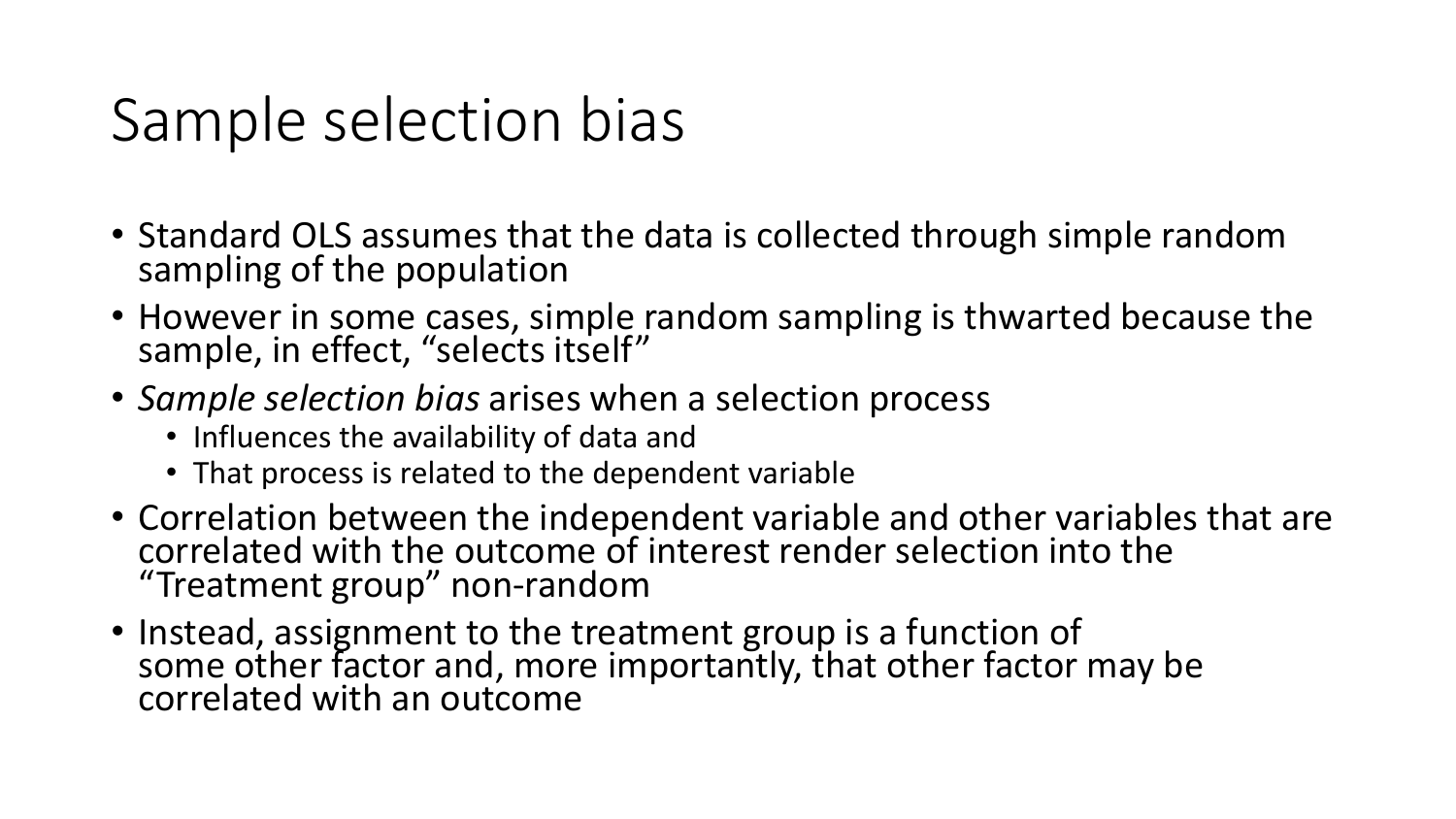# Selection Bias (example 1)

- Institutional quality and economic development
	- There are both observed and unobserved processes that lead to the adoption and perpetuation of institutions across countries
	- These factors are correlated with economic development
	- Thus they need to be neutralized to avoid inducing a biased calculation of the treatment effects of institutions on growth
	- Otherwise, they will engender a difference in the baseline measures of the outcome of interest between the control and treatment group before exposure to the treatment
	- Thus, any difference in the control and treatment groups after exposure to treatment need to be adjusted to account for the preexisting differences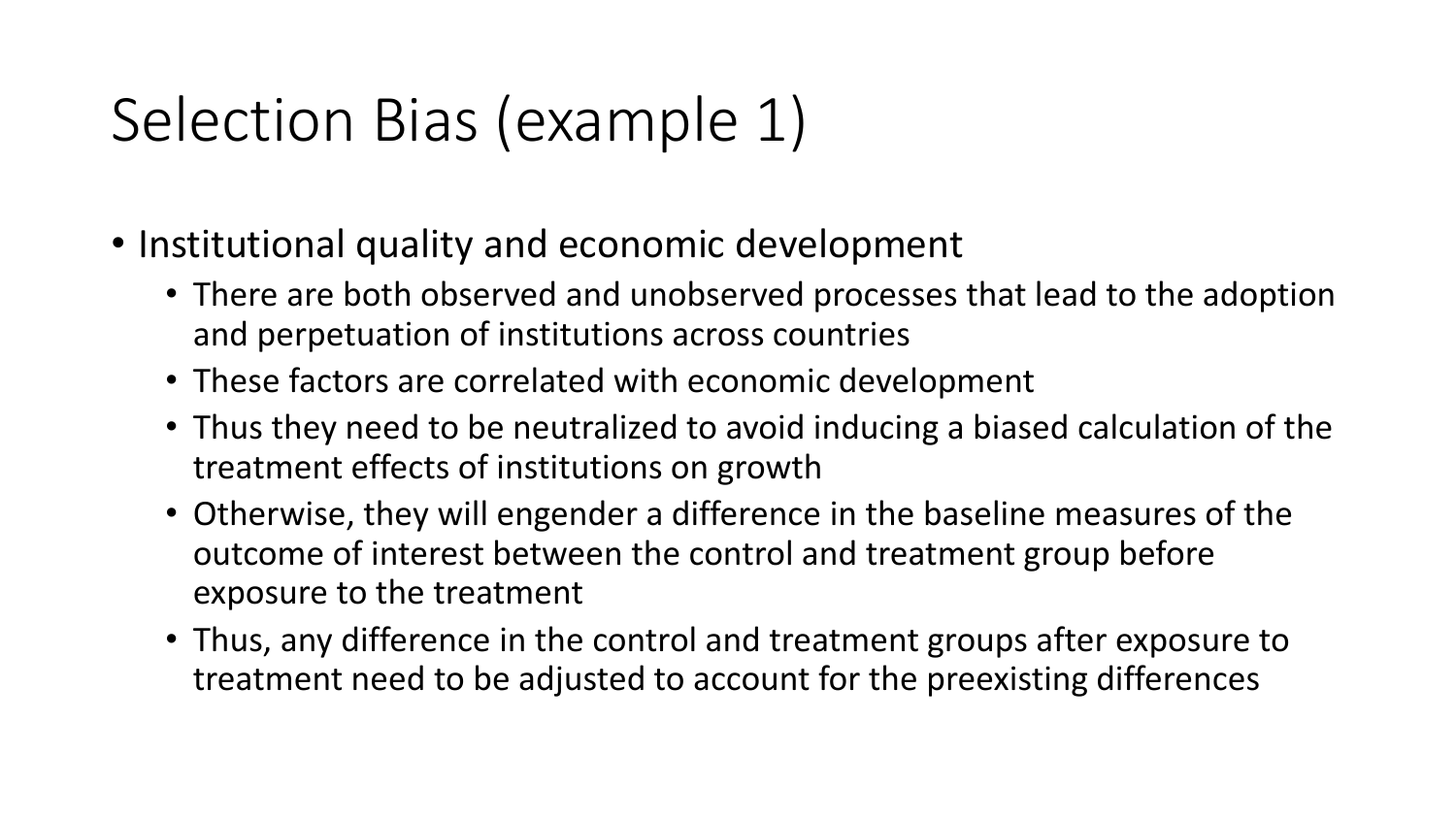# Selection Bias (example 2)

- Returns to education: What is the return to an additional years of education?
- Empirical strategy:
	- Sampling scheme: simple random sampling of **workers**
	- Data: earnings and years of education
	- Estimator: regress ln(*earnings*) on *years of education*
- Ignore issues of omitted variable bias and measurement error is there sample selection bias?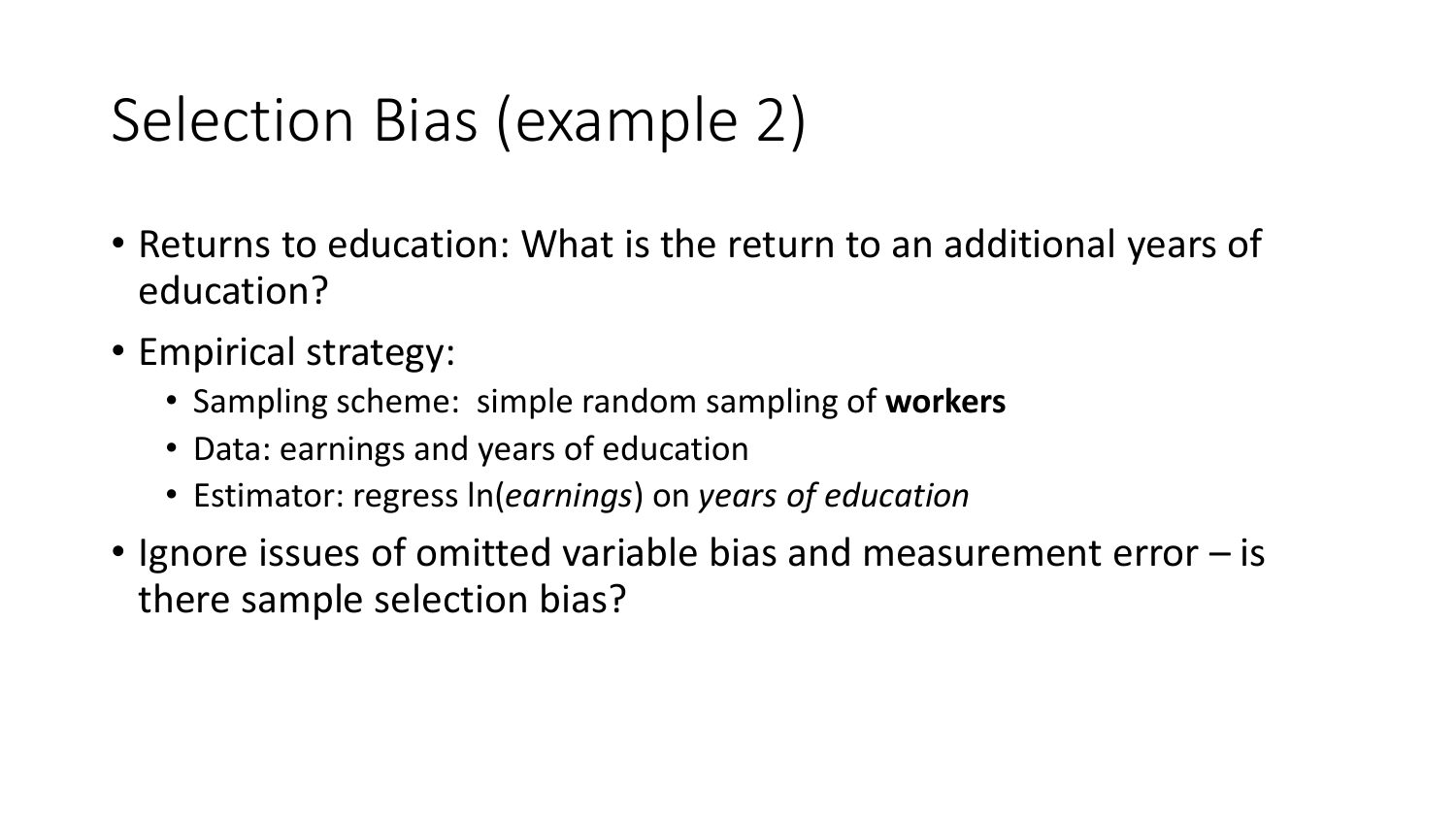# Potential Solutions to Sample Selection Bias

- Institutions and economic development
	- IV (Acemoglu and Robinson, etc.)
- Returns to education
	- Sample college graduates, not workers including unemployed
- RCTs
- Construct a model of the sample selection problem and estimate that model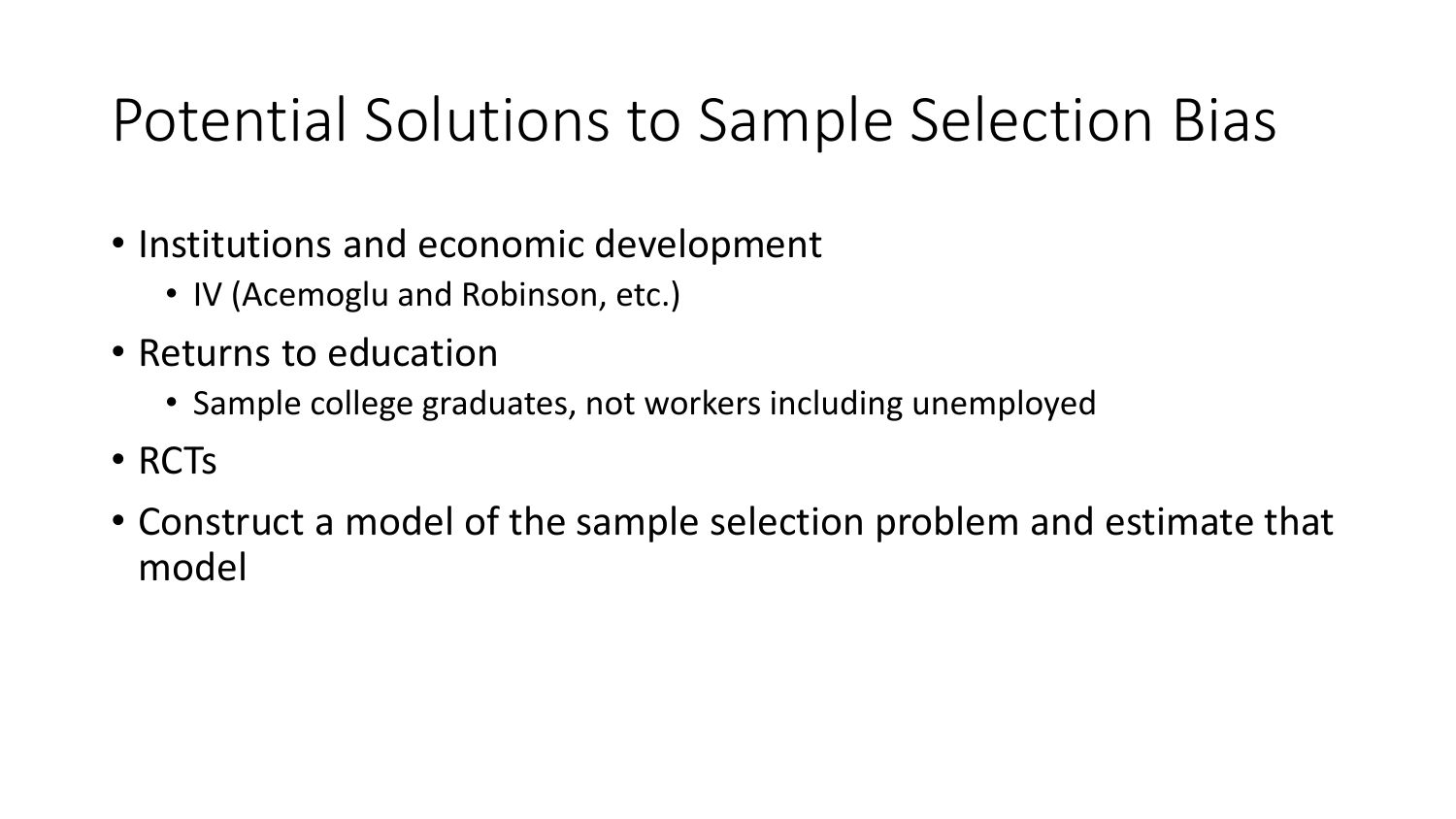# Simultaneous Causality

- X causes Y, but what if Y causes X, too
- Example: Class size effect
	- Initial hypothesis: Low STR results in better test scores assuming that there is a causal relationship running from STR to Test Scores through a better learning environment
	- But what if the school board responds to low average test scores by hiring more teachers for those school districts?
	- Then the causality runs both ways. But why is this a problem?
	- It leads to correlation between STR and the error term
- Estimation of demand and supply functions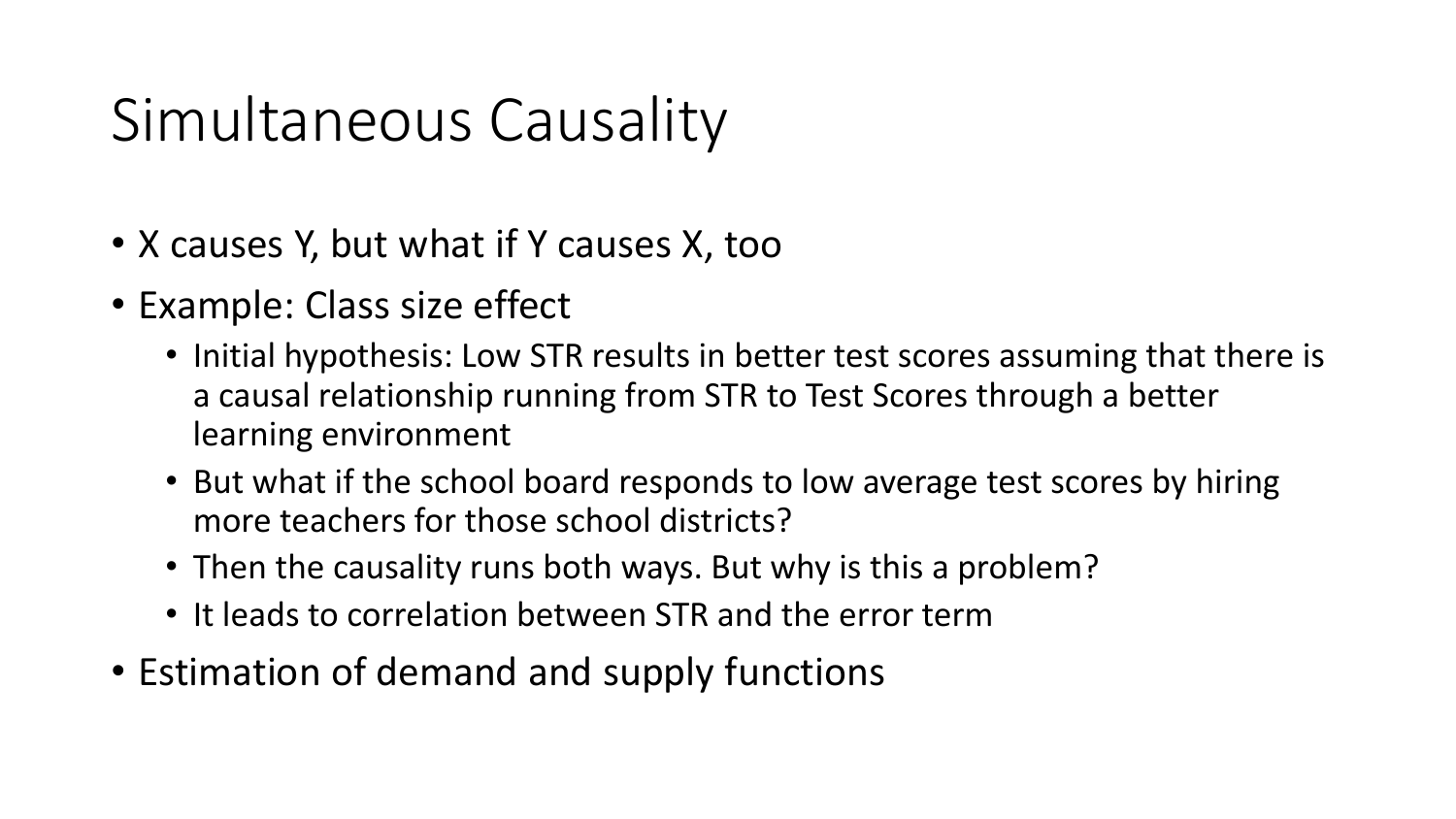# Potential Solutions to Simultaneous Causality Bias

- Randomized controlled experiment
- Develop and estimate a complete model of both directions of causality: Large macro models (e.g. Federal Reserve Bank-US)
- IV approach